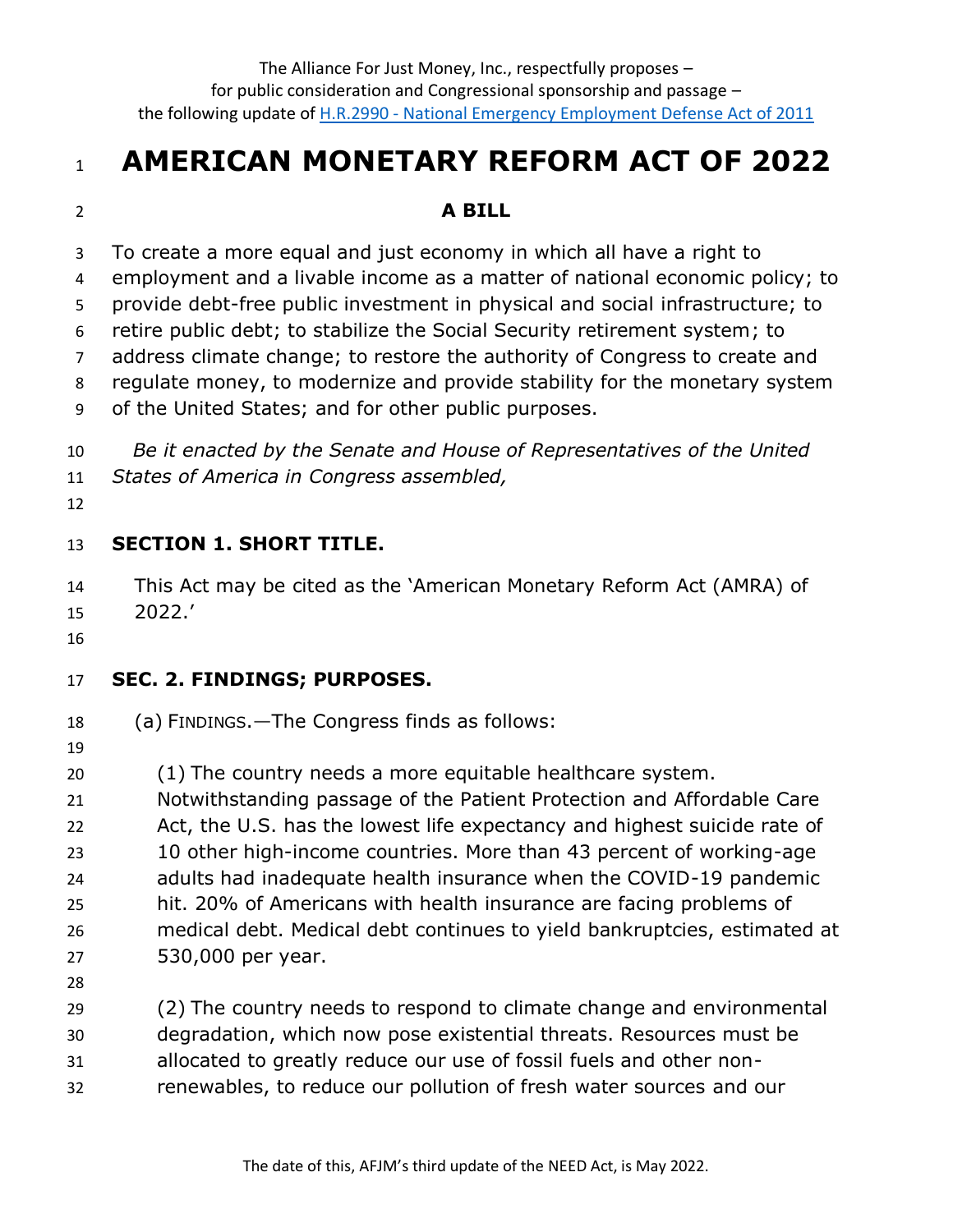oceans, and to regenerate our soils and woodlands. Cost estimates vary widely, but they will be high.

- (3) The country's infrastructure is badly in need of repair and maintenance. The American Society of Civil Engineers has estimated that there is \$2.6 trillion in unmet infrastructure needs. Cities and States, urban and rural areas all have an urgent need to rebuild and repair roads, bridges, railroads, water systems, sewer systems, broadband, schools, and other infrastructure, but they lack the necessary funds, bond-issuing capacity and other means of funding, which has led to America's infrastructure falling into disrepair. Polls indicate broad support for improving the nation's infrastructure among the American public.
- 

 (4) Extreme wealth inequality threatens social stability and democracy itself. The wealth gap in America has widened and economic inequality increased in 2020-22 amidst a coronavirus pandemic that has disproportionately impacted low-wage service workers and people of color.

 Wealth inequality in America has grown tremendously from 1989 to 2016, to the point where the top 10% of families ranked by household wealth own 77% of the wealth "pie." The bottom half of families ranked 56 by household wealth own only 1% of the pie. Child poverty rate is 16%, far higher than for other age groups. One in six children are in poverty.

 Extreme inequalities of wealth cause social unrest, or, at least, amplify social unrest arising from other causes, including the structural racism, which has persisted from the country's beginnings, despite the hard-won progress toward equality that has been achieved.

 (5) Over 29,000,000 Americans live below the poverty line. Even before the pandemic struck more than 35,000,000 people struggled with hunger, including 10,000,000 children. Well over half a million Americans are homeless. Had the CARES Act not been enacted, another 10,000,000 would have been below the poverty line.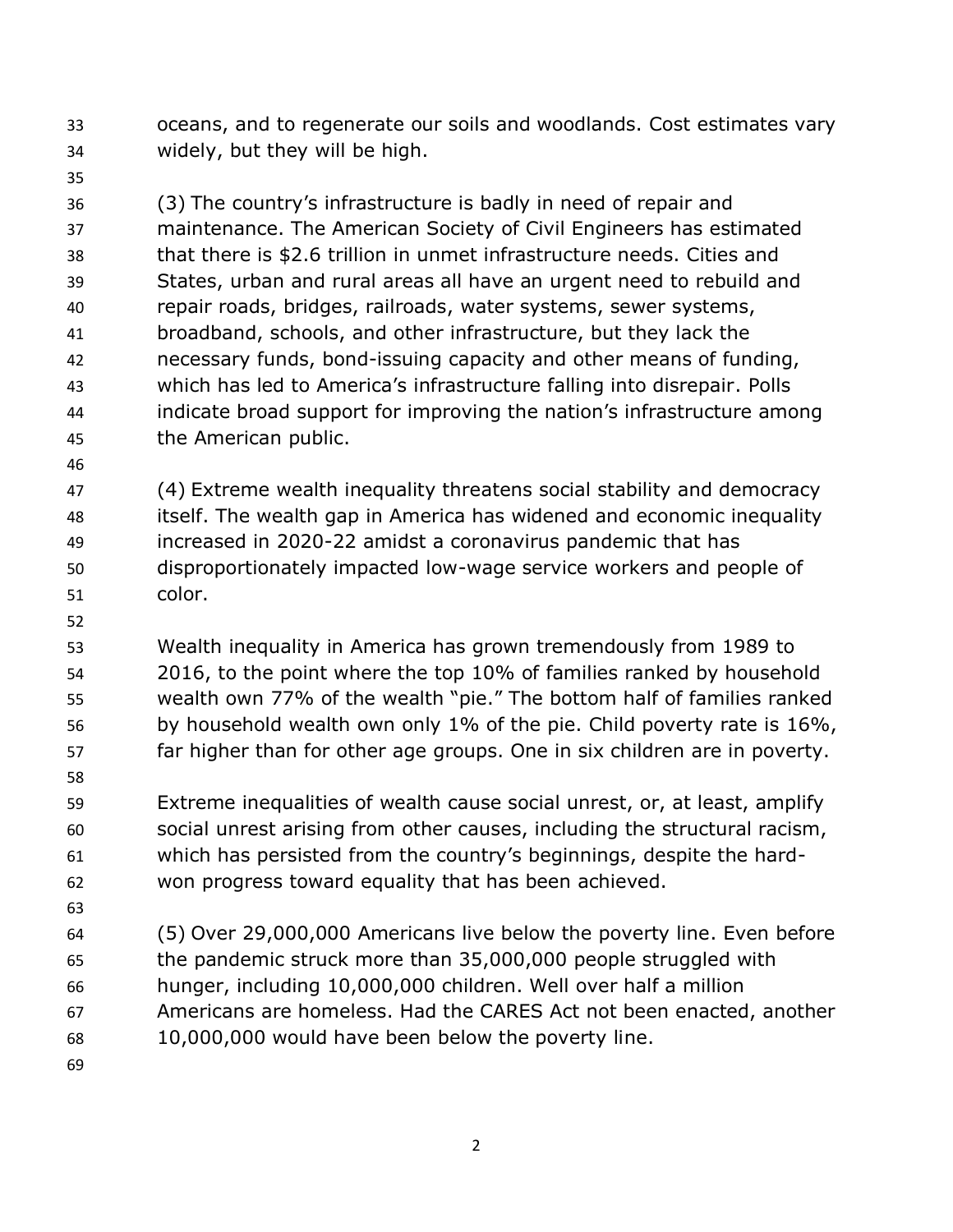- (6) The cost of higher education has put higher academic attainment outside the reach of millions more young Americans, and the current generation of young Americans will not be able to attain the quality of life of their parents, reversing a long-standing trend. Over 40 million Americans are saddled with college debts totaling \$1.76 trillion, impeding their ability to start families and purchase homes.
- 

 (7) Unemployment, worsened by the pandemic, persists. As of August, 2021, nearly 8,400,000 Americans are currently unemployed (U-3), and another 5,900,000 are either not working or working less than they would like to be (U-6). As of August, 2021, unemployment rates were 4.5% for Whites, 8.8% for Blacks or African Americans, 4.6% for Asians, and 6.4% for Hispanics or Latinx.

 (8) Recovery of jobs, although still far from complete, has been faster following the onset of the pandemic compared to earlier recessions and the Great Depression, in large measure because the CARES Act of 2020 and the American Rescue Plan Act of 2021 put money directly into the hands of the people.

 (9) The implementation of United States monetary policy by the Board of Governors of the Federal Reserve System has failed to promote full employment. The failure of the Board of Governors to safeguard the public against wholesale fraud in the financial system demonstrates the risks of maintaining a system wherein the power to create and regulate money has been delegated to private individuals who are unaccountable 96 to the People of the United States in any way, even through their representatives in Congress.

 (10) Past and present leaders of the Federal Reserve have called for fiscal solutions to economic crises caused by the pandemic. The reason is that the tools of the Federal Reserve have been exhausted. Interest rates reached rock bottom, and the purchase of securities by the Federal Reserve banks has failed to put money where it is needed to increase demand and thereby stimulate the real (productive) economy. The Federal Reserve lends, but what is needed to meet current needs is spending.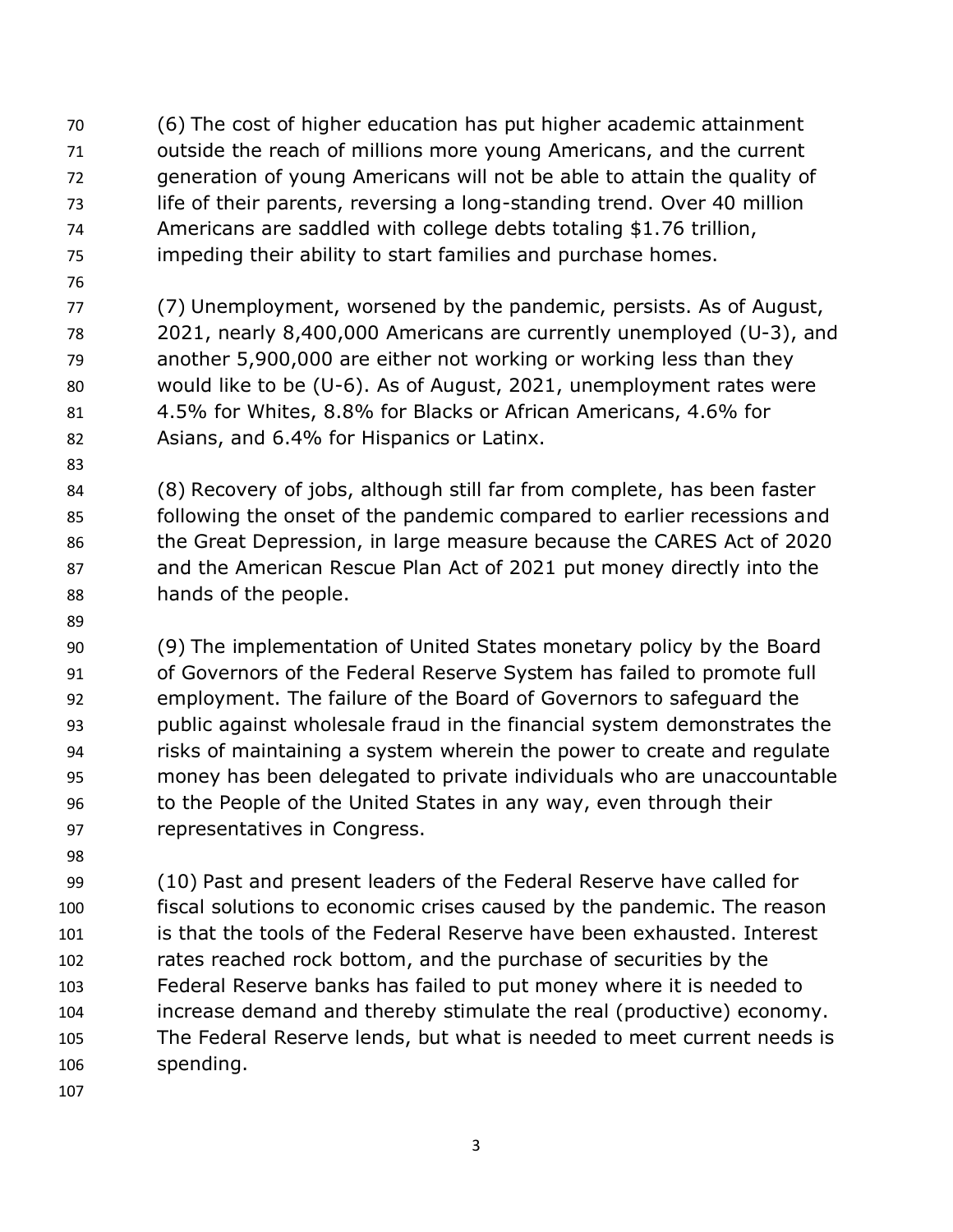(11) Under the current Federal Reserve System, the persons responsible for the conduct of United States monetary policy have been unaccountable to the Congress and the Nation, have resisted auditing by the Government Accountability Office. (12) Congress is stymied by competing forces: a desire to put people to work and an aversion to borrowing money to create programs to do so. This competition can be resolved by restoration of the government's Constitutional authority to create money. (13) Confidence in the United States' economic leadership at home and around the world is waning, the value of our currency cannot be securely maintained, and no other path to economic recovery exists that will create the changes necessary to put people to work and to invest in rebuilding America's social and physical infrastructure. (14) The aforementioned conditions require comprehensive action by the United States Congress to create full employment, invest in America and secure our Nation's long-term economic, social and political future; such action is within our Constitutional right and responsibility. (15) The authority to create money is a sovereign power vested in the Congress under Article I, Section 8 of the Constitution. (16) The enactment of the Federal Reserve Act in 1913 by Congress effectively delegated the sovereign power to create money to the Federal Reserve system and private financial industry. (17) This ceding of Constitutional power has contributed materially to a multitude of monetary and financial afflictions, including: (A) growing and unreasonable concentration of wealth; (B) unbridled expansion of national debt, both public and private, totaling over \$90 trillion as of April 2022, \$30.6 trillion of which is in US Treasury securities;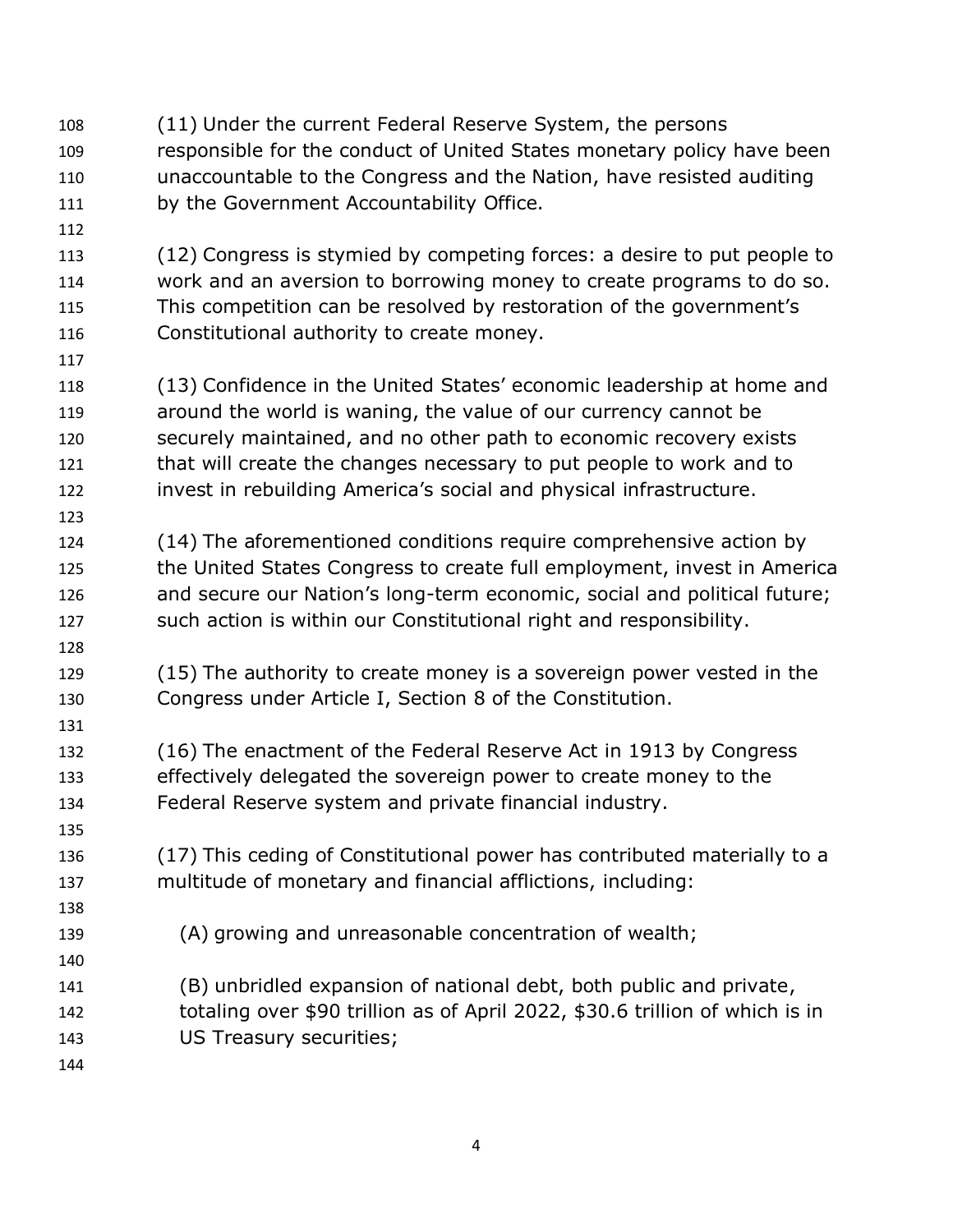| 145 | (C) excessive reliance on taxation of citizens for raising public         |
|-----|---------------------------------------------------------------------------|
| 146 | revenues;                                                                 |
| 147 |                                                                           |
| 148 | (D) devaluation of the currency;                                          |
| 149 |                                                                           |
| 150 | (E) record levels of unemployment and underemployment;                    |
| 151 |                                                                           |
| 152 | (F) persistent erosion of the ability of Congress to exercise its         |
| 153 | Constitutional responsibilities to provide resources for the general      |
| 154 | welfare of all the American people; and                                   |
| 155 |                                                                           |
| 156 | (G) an uncontrollable influence of money in politics, undermining our     |
| 157 | democracy.                                                                |
| 158 |                                                                           |
| 159 | (18) A debt-based monetary system, where money comes into                 |
| 160 | existence primarily through private bank lending, can neither create,     |
| 161 | nor sustain, a stable economic environment, but has proven to be a        |
| 162 | source of chronic financial instability and frequent crisis, as evidenced |
| 163 | by the near collapse of the financial system in 2008 and subsequently     |
| 164 | by the large increase in reserve funds the Federal Reserve has found it   |
| 165 | necessary to create to maintain liquidity for interbank lending.          |
| 166 |                                                                           |
| 167 | (19) The banking industry has developed financial instruments that        |
| 168 | allow banks to escape the risks associated with lending, passing the      |
| 169 | risks on to investors purchasing bank-generated securities without        |
| 170 | knowing the risks involved. The complexity of the cascade of these        |
| 171 | derivative financial instruments has encouraged high risk private         |
| 172 | investing, which has fed increasing wealth inequality and made effective  |
| 173 | regulation impossible. This led to the collapse of the banking sector in  |
| 174 | 2008, necessitating taxpayer funded bank bailouts to prevent decline      |
| 175 | into a full depression, but leaving behind a prolonged recession. Wall    |
| 176 | Street bounced back, while Main Street was left to struggle. This house   |
| 177 | of cards is sustained through lending of newly created money by banks     |
| 178 | to nonbank financial firms. Good faith attempts at further regulation     |
| 179 | have not changed the fundamentals. Wealth concentration continues to      |
| 180 | accelerate while the pandemic has left millions facing hunger and         |
| 181 | homelessness. There is no reason for banks to have the first use of new   |
| 182 | money. Lending is essential in society, but its coupling to money         |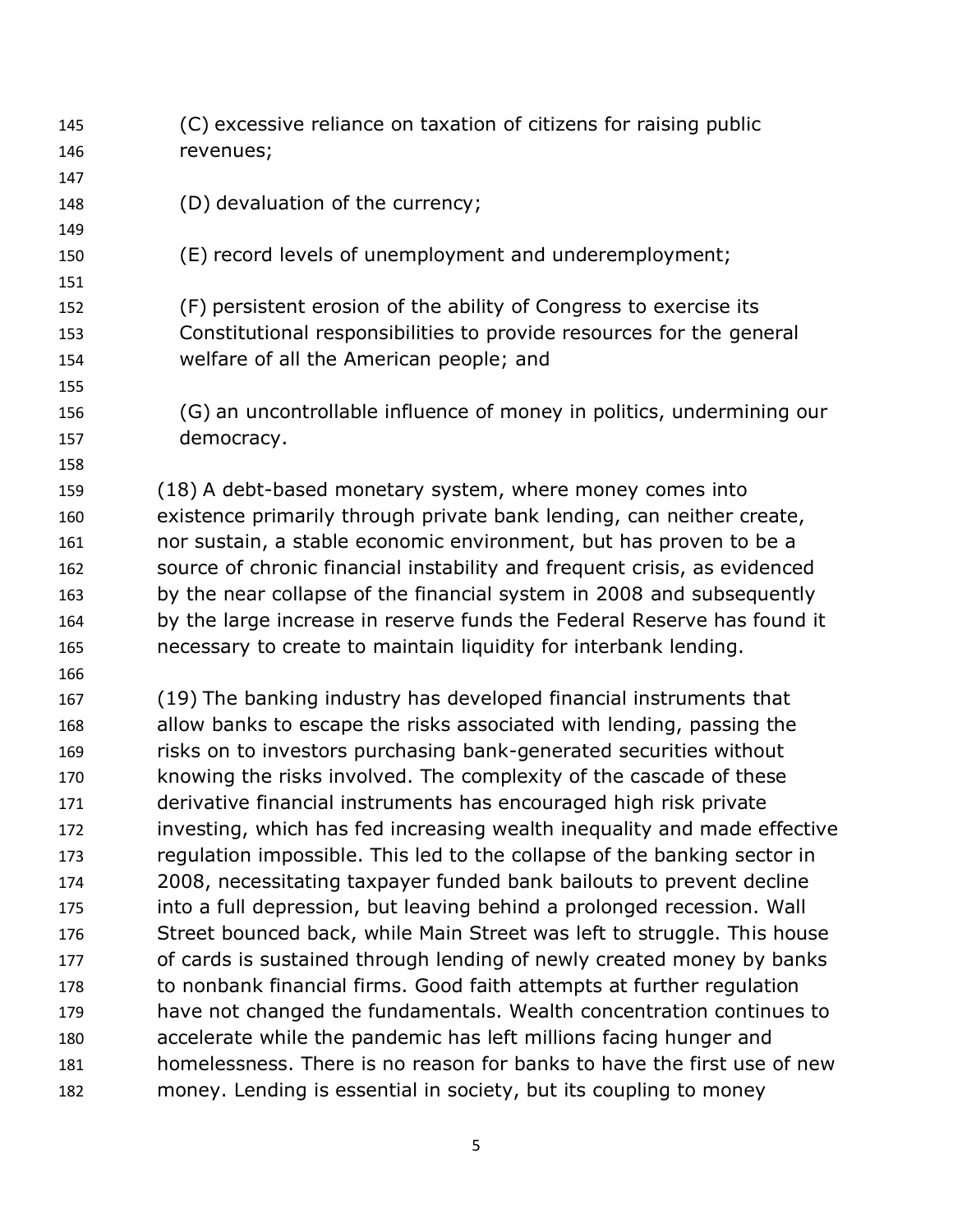- creation underwrites corrosive wealth concentration and leaves government unable to maintain the infrastructure needed for a healthy economy. Money newly created by government as a public asset can go to meet public needs.
- 

- (20) Abolishing private money creation can be achieved with minimal disruption to current banking operations, regulation, and supervision.
- (21) The creation of money by private financial institutions as interest-bearing debts should cease once and for all.
- (22) Reclaiming the power of the Federal Government to originate money, and to spend or lend money into circulation as needed, removes the undue influence of private financial institutions over public policy and eliminates the need to treat money as a Federal liability or to pay interest charges on the Nation's money supply to financial institutions.
- (23) An examination of the historical record demonstrates that the exercise of control by the United States Government over the money system has provided moderation in the supply of money and promoting the general welfare and has been indispensable in times of national emergency for generating resources required to support public investment, provide for national defense, and promote the general welfare, and is therefore superior to private control over the money system.
- 

 (24) As our money system is a key pillar in maintaining general economic welfare and as the Federal Reserve System and its private banking partners has consistently failed to promote or preserve the general welfare, it is essential that Congress, in the name of protecting the economic lives of the American people and the long-term security of our Nation, reassume the powers and responsibilities granted to it by the Constitution.

- 
- 

(b) PURPOSES.—The purposes of this Act are as follows:

 (1) To create a public Monetary Authority which shall pursue a monetary policy based on the governing principle that the supply of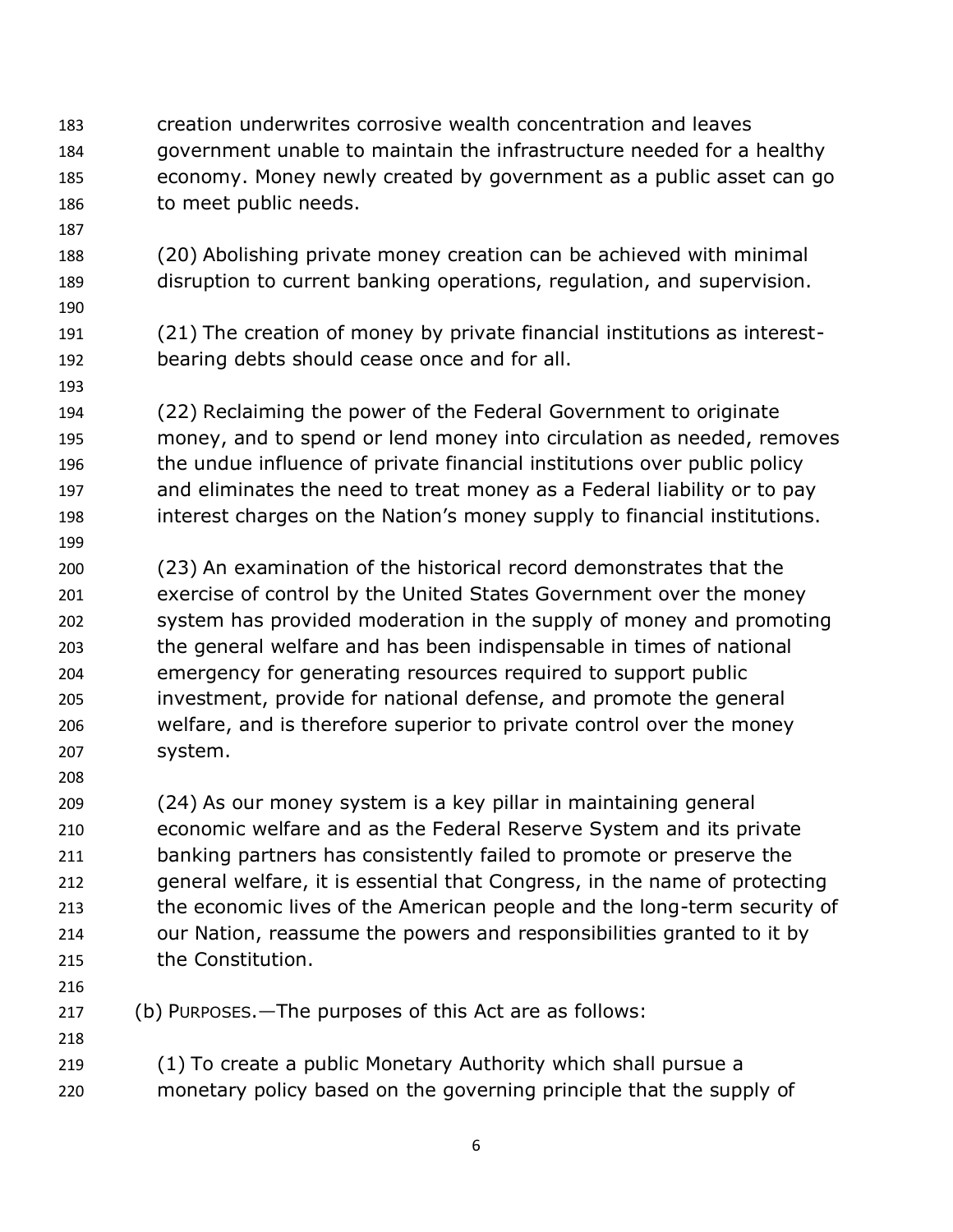- money in circulation should become neither inflationary nor deflationary in and of itself, but will be sufficient to allow goods and services to move freely in trade in a balanced manner. The Monetary Authority shall maintain the supply of United States money commensurate with the economy's long run potential to increase citizens' quality of life, so as to promote effectively the goals of a steady value for the currency, 227 satisfactory and sufficient employment, and long-term interest rates 228 that revolve around the cost of providing savings and loan services.
- 

 (2) To create an economy with satisfactory and sufficient employment as a matter of national economic defense and well-being; to provide for public investment in physical and social infrastructure; to protect and restore the natural environment for future generations; to provide for reducing the cost of public investment; to retire public debt; to stabilize the Social Security retirement system; to restore the authority of Congress to create money in all forms, coin, paper and electronic, and regulate the value thereof, to modernize and provide stability for the monetary system of the United States, and for other public purposes.

 (3) To abolish the creation of United States Money (legal tender) by private persons and entities through lending against deposits, by means of fractional reserve banking, or by any other means.

 (4) To enable the Federal Government to inject new money into circulation as authorized by Congress and to provide means for public investment in capital infrastructure.

 (5) To incorporate the Federal Reserve System into the Executive Branch under the United States Treasury, and to make other provisions for reorganization of the Federal Reserve System.

- (6) To provide for an orderly transition.
- 

 (7) To make other provisions necessary to accomplish the purposes of this Act.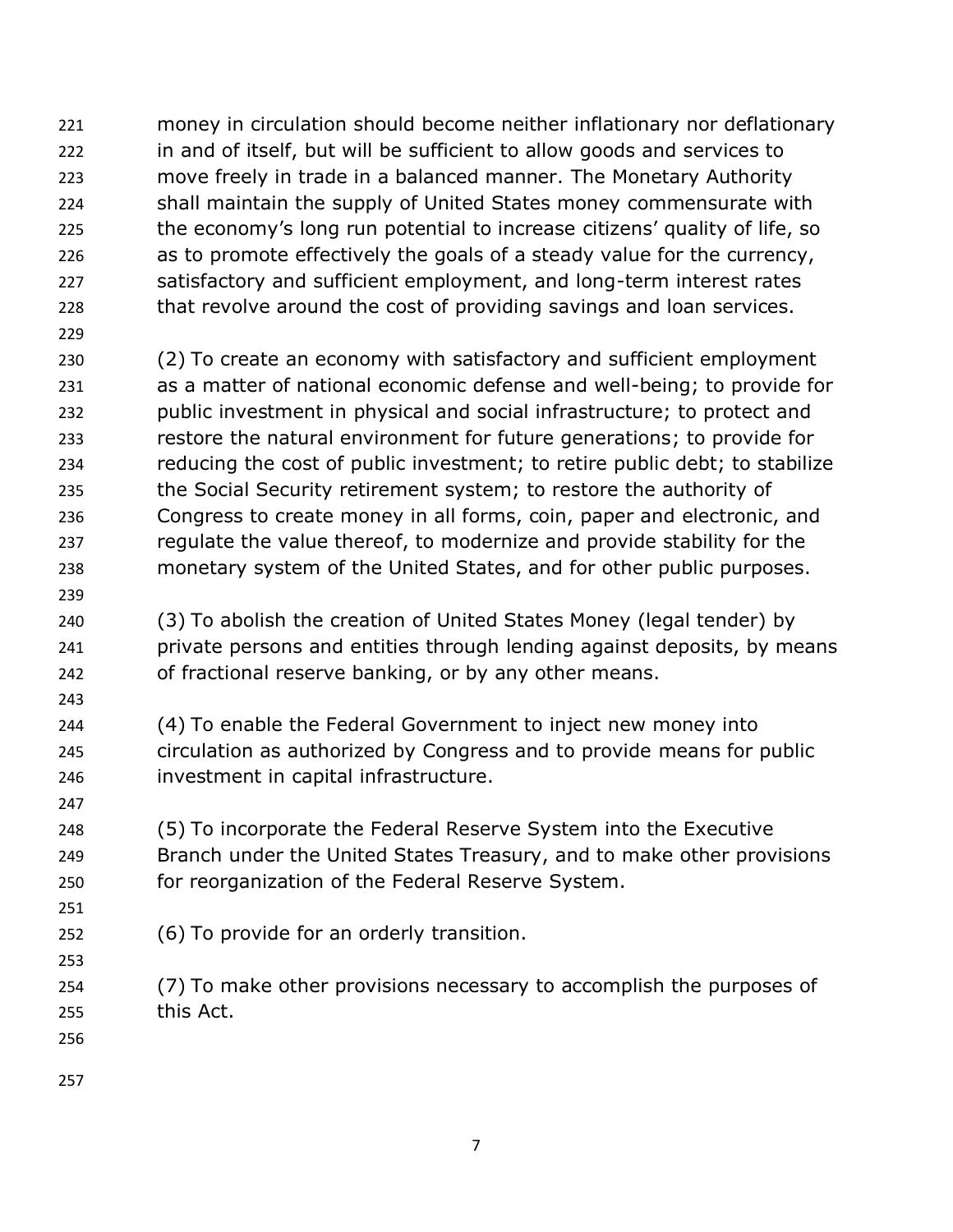#### **SEC. 3. DEFINITIONS.**

| 259 | (a) In GENERAL. - For purposes of this Act, the following definitions shall |
|-----|-----------------------------------------------------------------------------|
| 260 | apply:                                                                      |
| 261 |                                                                             |
| 262 | (1) BUREAU.—The term "Bureau" means the Monetary Bureau                     |
| 263 | established under section 317 of title 31, United States Code, as added     |
| 264 | by section 303 of this Act.                                                 |
| 265 |                                                                             |
| 266 | (2) DEPOSIT. - The term "deposit" -                                         |
| 267 |                                                                             |
| 268 | (A) has the meaning given such term in section 3(I) of the Federal          |
| 269 | Deposit Insurance Act; and                                                  |
| 270 |                                                                             |
| 271 | (B) includes-                                                               |
| 272 |                                                                             |
| 273 | (i) a member account (as defined in section $101(5)$ of the Federal         |
| 274 | Credit Union Act) in a credit union; and                                    |
| 275 |                                                                             |
| 276 | (ii) any transaction account.                                               |
| 277 |                                                                             |
| 278 | (3) DEPOSITORY INSTITUTION. - The term "depository institution" -           |
| 279 |                                                                             |
| 280 | (A) has the same meaning as in section 3 of the Federal Deposit             |
| 281 | Insurance Act; and                                                          |
| 282 |                                                                             |
| 283 | (B) includes any credit union (as defined in section 101 of the Federal     |
| 284 | Credit Union Act).                                                          |
| 285 |                                                                             |
| 286 | (4) INSTRUMENT OF INDEBTEDNESS OF THE UNITED STATES;                        |
| 287 | TREASURY INSTRUMENTS. - The terms "instrument of indebtedness of            |
| 288 | the United States" and "Treasury instrument" include any obligation         |
| 289 | issued under subchapter I of chapter 31 of title 31, United States Code.    |
| 290 |                                                                             |
| 291 | (5) MEMBER BANK.—The term "member bank" has the same meaning                |
| 292 | as in the first section of the Federal Reserve Act.                         |
| 293 |                                                                             |
| 294 | (6) MONEY.—The term "money" refers to United States Money, as               |
| 295 | established under title I.                                                  |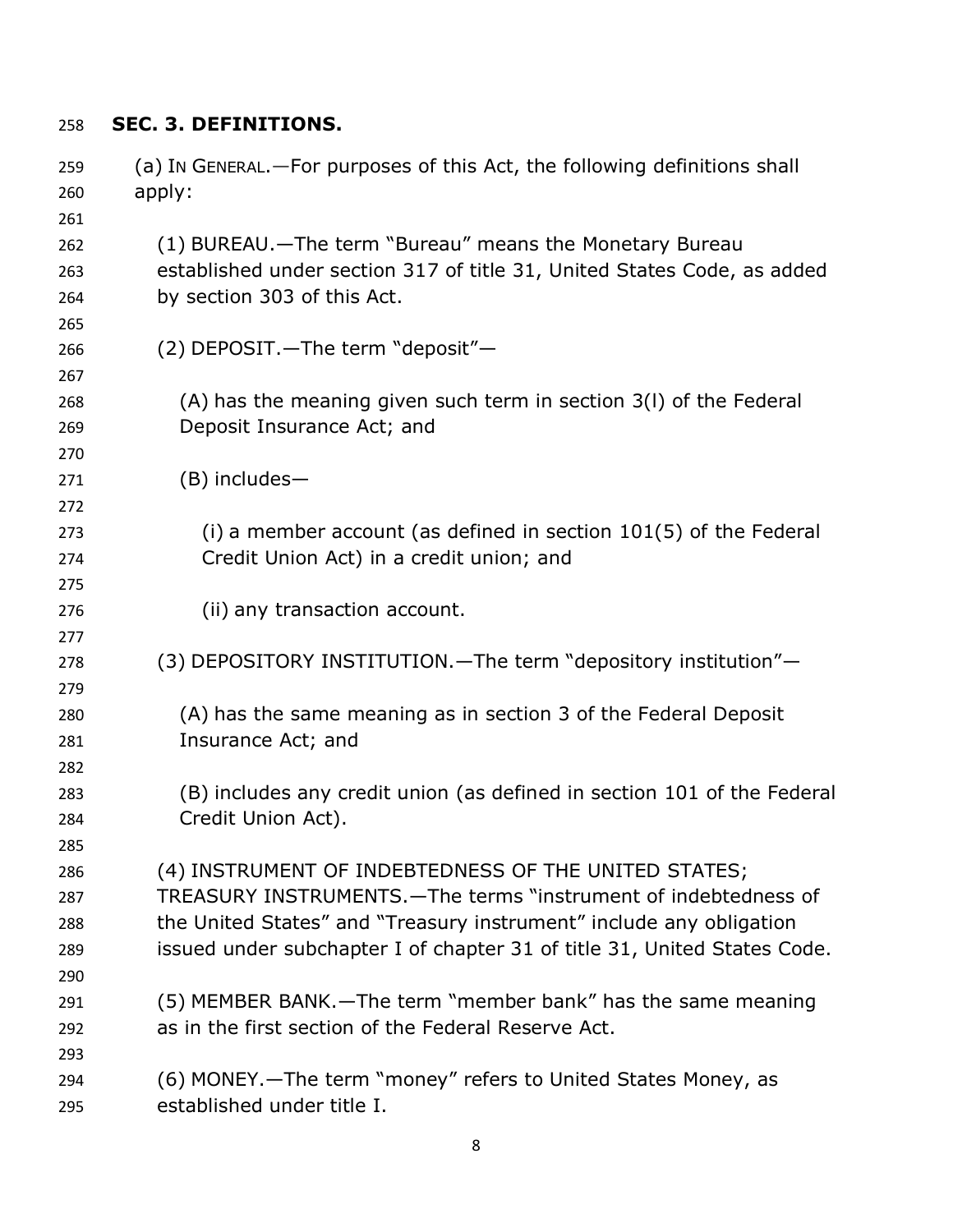| 296 |                                                                              |
|-----|------------------------------------------------------------------------------|
| 297 | (7) MONETARY AUTHORITY. - The term "Monetary Authority" means the            |
| 298 | Monetary Authority established under section 302.                            |
| 299 |                                                                              |
| 300 | (8) SECRETARY. - The term "Secretary" means the Secretary of the             |
| 301 | Treasury.                                                                    |
| 302 |                                                                              |
| 303 | (9) STATE.—The term "State" has the same meaning as in section 3 of          |
| 304 | the Federal Deposit Insurance Act.                                           |
| 305 |                                                                              |
| 306 | (10) EFFECTIVE DATE.—The term "effective date" means the date                |
| 307 | determined and published in the Federal Register by the Secretary,           |
| 308 | during the 90-day period beginning on the date of the enactment of this      |
| 309 | Act, that $-$                                                                |
| 310 |                                                                              |
| 311 | (A) is not less than 1 year after such date of enactment and not more        |
| 312 | than 2 years after such date; and                                            |
| 313 |                                                                              |
| 314 | (B) is the date on which the designated provisions of this Act take          |
| 315 | effect.                                                                      |
| 316 |                                                                              |
| 317 | (b) TECHNICAL AND CONFORMING AMENDMENT TO THE FDIA. - Section 3(I) of the    |
| 318 | Federal Deposit Insurance Act (12 U.S.C. 1813(I)) is amended by adding       |
| 319 | at the end the following:                                                    |
| 320 |                                                                              |
| 321 | "Such term does not include any amount on which any interest is paid or      |
| 322 | which is received or held by a bank or savings association pursuant to a     |
| 323 | loan agreement for a fixed term of time (as determined without regard to     |
| 324 | any designation on the agreement as a loan, certificate, or other particular |
| 325 | instrument).".                                                               |
| 326 |                                                                              |
| 327 | <b>SEC. 4. COORDINATION WITH OTHER LAW.</b>                                  |
| 328 | (a) In GENERAL. - This Act shall supersede any provision of Federal law in   |
| 329 | effect on the day before the date of the enactment of this Act that is       |
| 330 | inconsistent with any provision of this Act but only to the extent of such   |
| 331 | inconsistency.                                                               |
|     |                                                                              |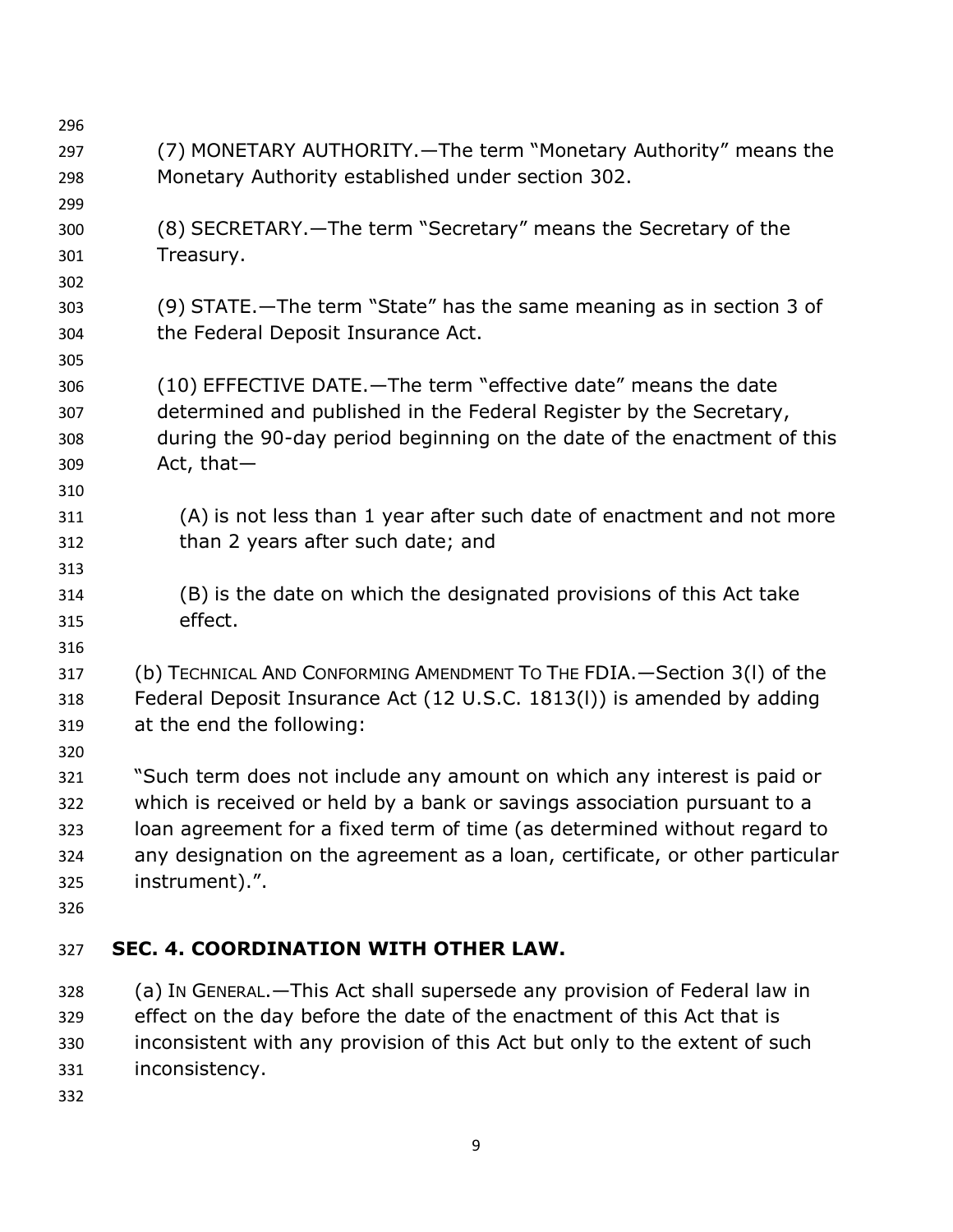(b) TECHNICAL AND CONFORMING AMENDMENTS.—Before the end of the 6-month period beginning on the date of the enactment of this Act, the Secretary of the Treasury shall submit to the Congress a proposed draft of legislation that, if enacted, would implement such technical and conforming amendments as the Monetary Authority may recommend— (1) to repeal the provisions of law referred to in subsection (a) that are inconsistent with this Act; and (2) to further clarify and implement the provisions of this Act. **TITLE I—ORIGINATION OF UNITED STATES MONEY** 

## **SEC. 101. EXERCISE OF CONSTITUTIONAL AUTHORITY TO CREATE MONEY.**

- (a) IN GENERAL.—Pursuant to the exercise by the Congress of the authority contained in the 5th clause of section 8 of Article I of the Constitution of the United States of America—
- 
- (1) the authority to create money within the United States shall hereafter reside exclusively with the Federal Government; and
- 
- (2) the money so created shall be known as United States Money and denominated and expressed as provided in section 5101 of title 31, United States Code.
- (b) EXERCISE OF SOVEREIGN POWER.—The creation of United States Money under this Act is the legal expression of the sovereign power of the Nation and confers upon its bearer an unconditional means of payment.
- 
- (c) LIMITATION ON EXPRESSION.—Beginning on the effective date—
- (1) only the coin, notes, or other forms of legal tender, including electronic currency, originated by the United States Treasury under the authority of this Act shall be deemed as United States Money; and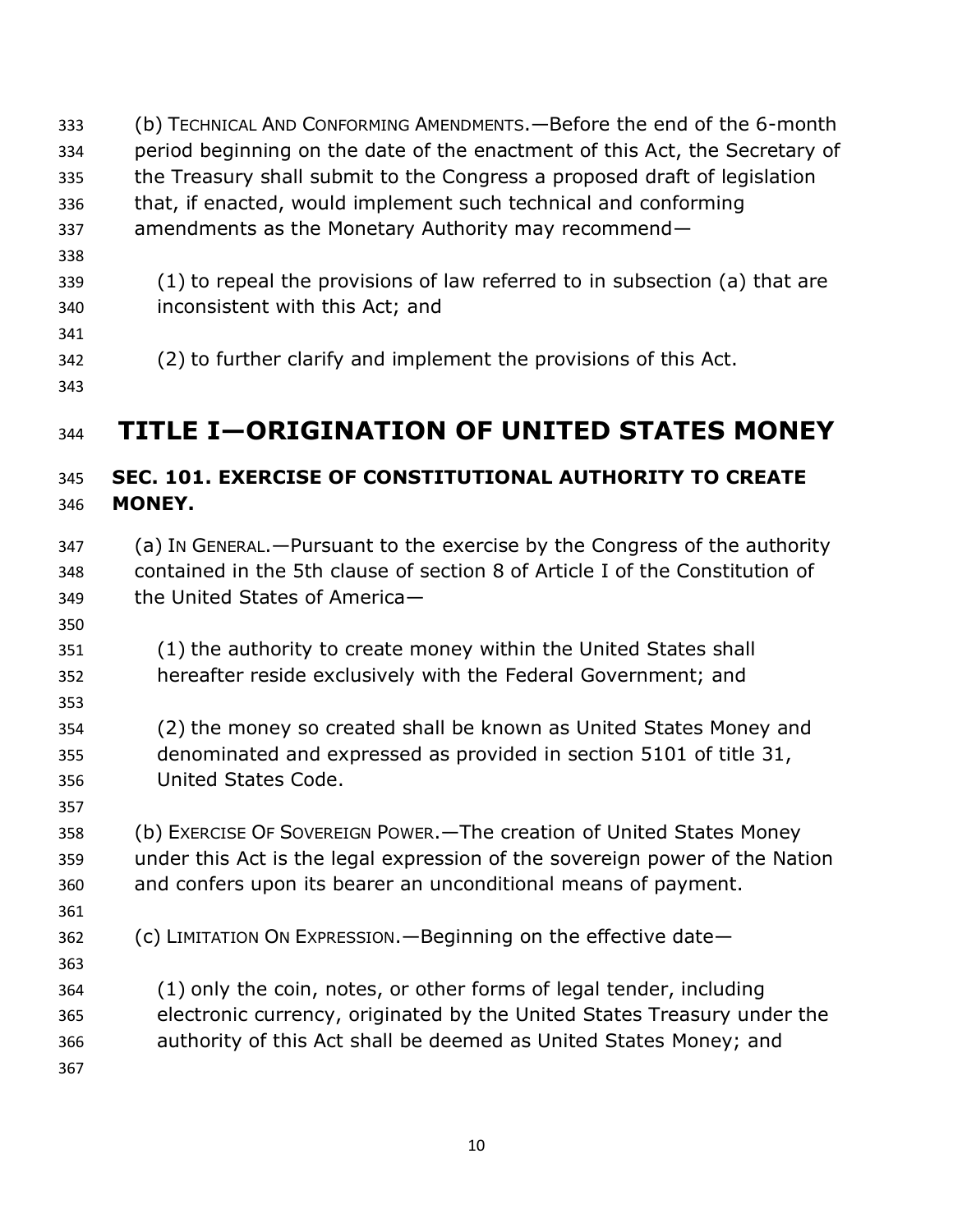- (2) it shall be unlawful for any person to designate any credit, note,
- bond, script or other financial instrument as United States Money.
- 

## **SEC. 102. UNLAWFUL FOR PERSONS TO CREATE MONEY.**

 Any person who creates or originates United States Money by lending against deposits, through so-called fractional reserve banking, or by any other means, after the effective date shall be fined under title 18, United States Code, imprisoned for not more than 20 years, or both. 

## **SEC. 103. PRODUCTION OF UNITED STATES MONEY.**

 (a) COMMENCING FULL PRODUCTION OF UNITED STATES CURRENCY.—Section 5115 of title 31, United States Code, is amended by striking subsections (a) and (b) and inserting the following new subsections:

 "(a) IN GENERAL.—In order to furnish suitable notes for circulation as United States Money, the Secretary of the Treasury shall cause plates and dies to be engraved in the best manner to guard against counterfeits and fraudulent alterations, and shall have printed therefrom and numbered such quantities of such notes of the same denominations as are currently issued.

 "(b) FORM AND TENOR.—United States currency notes for circulation as United States Money shall be in form and tenor as directed by the Secretary of the Treasury."

 (b) CEASING PRODUCTION OF FEDERAL RESERVE NOTES.—The Secretary of the Treasury shall wind-down and cease production of Federal reserve notes under the 8th undesignated paragraph of section 16 of the Federal Reserve Act (12 U.S.C. 418) as quickly as practicable after the date of the enactment of this Act, but no later than the effective date, in coordination with the start-up and maintenance of production of United States currency under section 5115 of title 31, United States Code. The Secretary shall ensure that at all times the amount of Federal Reserve notes in circulation is sufficient to meet demand until the production of United States currency is sufficient to meet such demand.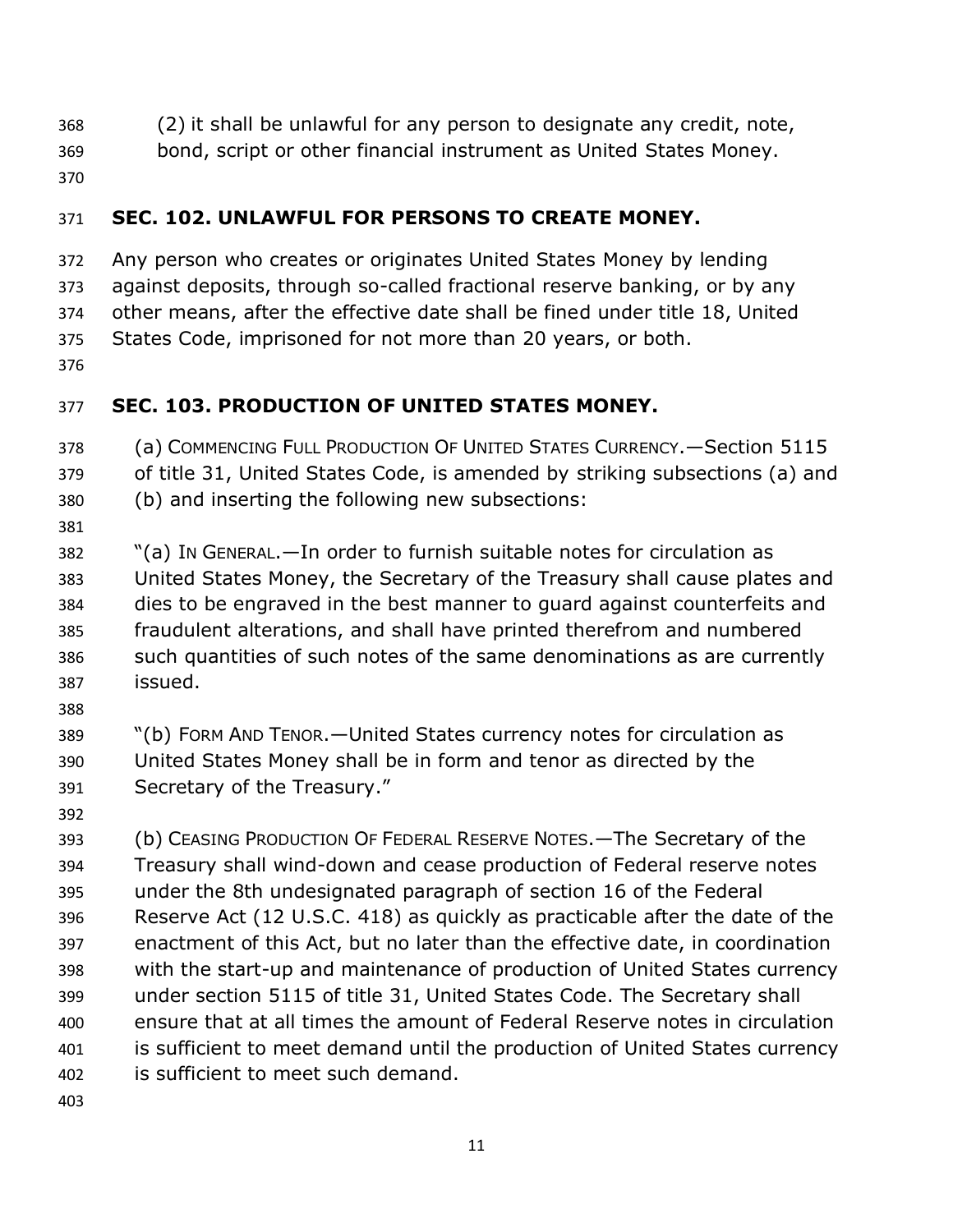- (c) CONTINUING CIRCULATION UNTIL RETIREMENT.—Any Federal Reserve notes in circulation shall continue to be legal tender until retired in accordance with applicable provisions of law.
- 

#### **SEC. 104. LEGAL TENDER.**

(a) IN GENERAL.—United States Money shall enter into general domestic

circulation as full legal tender in payment of all debts public and private.

 (b) TECHNICAL AND CONFORMING AMENDMENT.—Section 5103 of title 31, United States Code, is amended by striking "United States coins and currency (including Federal reserve notes and circulating notes of Federal reserve banks and national banks)" and inserting :"United States Money, in electronic form and in the form of coins and currency." Section 5103 of title 31 will then read, "United States Money, in electronic form and in the form of coins and currency, is legal tender for all debts, public charges,

 taxes, and dues. Foreign gold or silver coins are not legal tender for debts."

## **SEC. 105. DISBURSEMENTS TO BE DENOMINATED IN UNITED STATES MONEY.**

 On the effective date, all United States Government disbursements shall be denominated in United States Money, the unit being the dollar, symbolized as \$.

## **SEC. 106. ORIGINATION IN LIEU OF BORROWING.**

- (a) IN GENERAL.—After the effective date, and subject to limitations established by the United States Monetary Authority under provisions of section 302, the Secretary shall originate United States Money to address any negative fund balances resulting from a shortfall in available Government receipts to fund Government appropriations authorized by Congress under law. (b) PROHIBITION ON GOVERNMENT BORROWING.—After the effective date, unless
- 437 otherwise provided by an Act of the Congress enacted after such date-
-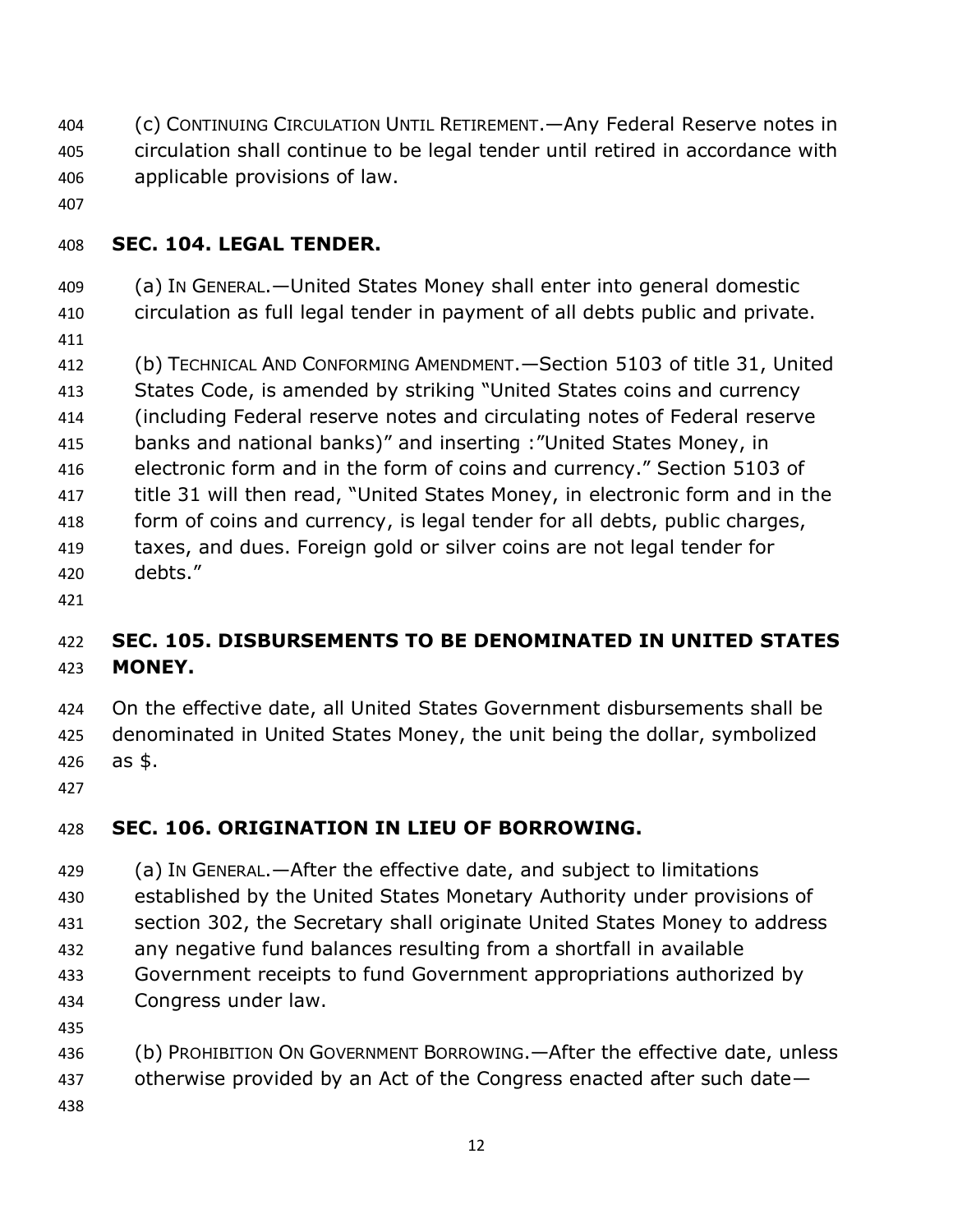- 439 (1) no amount may be borrowed by the Secretary from any source; and (2) no amount may be borrowed by any Federal agency or department, any independent establishment of the executive branch, or any other instrumentality of the United States (other than a national bank, Federal savings association, or Federal credit union) from any source other than the Secretary. (c) RULE OF CONSTRUCTION.—No provision of this Act shall be construed as preventing the Congress from exercising its constitutional authority to borrow money on the full faith and credit of the United States. (d) TECHNICAL AND CONFORMING AMENDMENT.—On the effective date, chapter 31 of title 31, United States Code, is hereby repealed, subject to the retirement of outstanding instruments of indebtedness of the United States in accordance with section 401.
- **SEC. 107. RETIREMENT OF INSTRUMENTS OF INDEBTEDNESS.**
- Before the effective date, the Secretary shall commence to retire all outstanding instruments of indebtedness of the United States by payment in full of the amount legally due the bearer in United States Money, as such amounts become due.
- 

## **SEC. 108. ACCOUNTING.**

 (a) IN GENERAL.—The Secretary shall account for the disbursement of United States Money and of current fund balances through accounting reports maintained and published by the Secretary and by departments and agencies of the United States Government.

- 
- (b) GAO AUDIT.—The Comptroller General of the United States shall conduct an independent biennial audit.
- 

# **TITLE II—ENTRY OF UNITED STATES MONEY INTO CIRCULATION**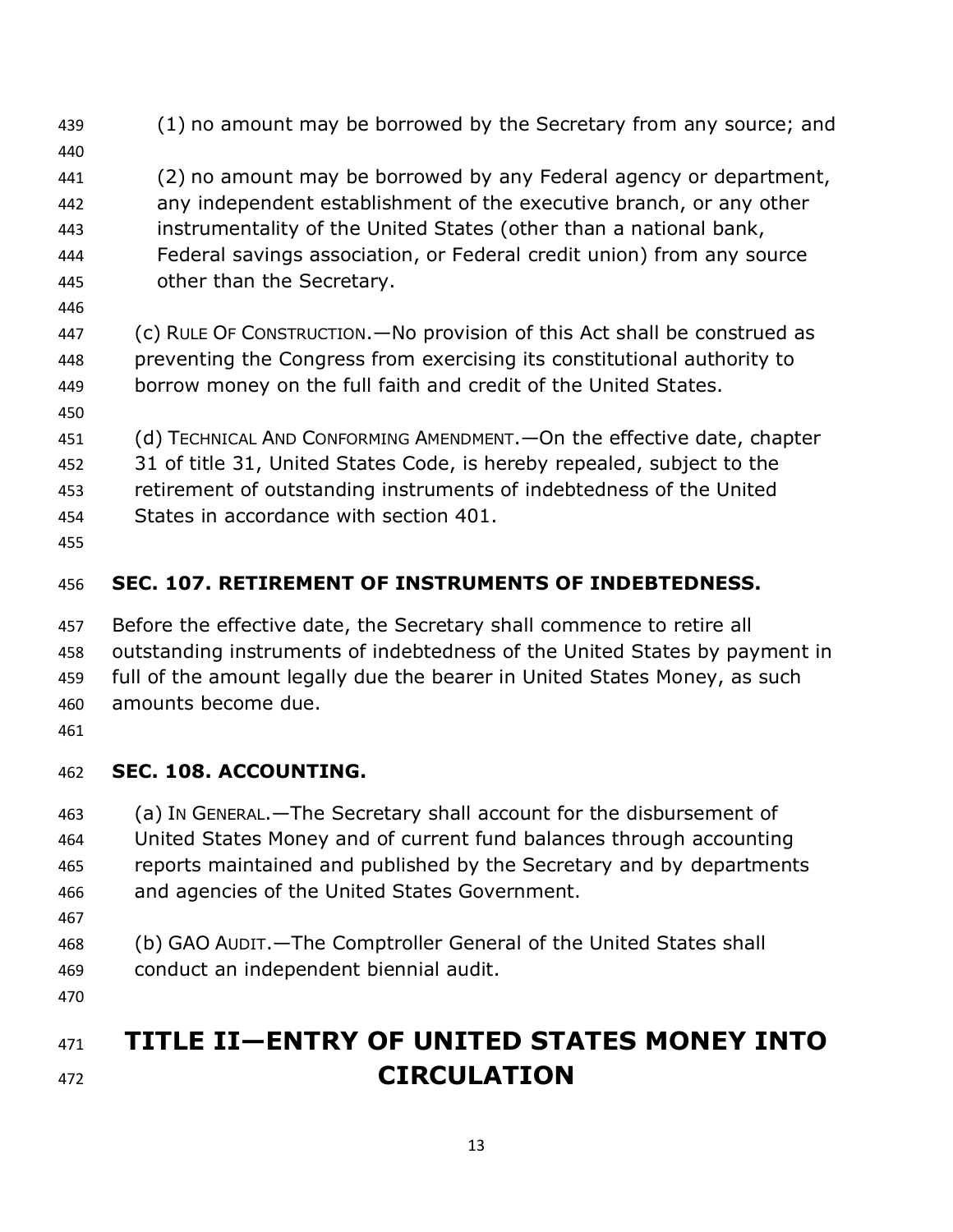| 473        | SEC. 201. ENTRY OF UNITED STATES MONEY INTO CIRCULATION.                                                                                        |
|------------|-------------------------------------------------------------------------------------------------------------------------------------------------|
| 474<br>475 | The Secretary shall cause United States Money to enter into circulation by<br>and through any of the following means:                           |
| 476        |                                                                                                                                                 |
| 477        | (1) Any origination or disbursement of funds to accomplish Federal                                                                              |
| 478<br>479 | expenditures authorized and appropriated by an Act of the Congress.                                                                             |
| 480        | (2) Any disbursement to retire outstanding instruments of indebtedness                                                                          |
| 481        | of the Federal Government or the Secretary of the Treasury as such                                                                              |
| 482        | instruments become due.                                                                                                                         |
| 483        |                                                                                                                                                 |
| 484<br>485 | (3) Any contribution authorized by an Act of the Congress, subject to<br>any limitation established by the Monetary Authority, to the Revolving |
| 486        | Fund established in section 403 of this Act.                                                                                                    |
| 487        |                                                                                                                                                 |
| 488        | (4) Any action provided for in the transitional arrangements specified in                                                                       |
| 489        | title IV of this Act, including the conversion of all deposits in transaction                                                                   |
| 490        | accounts into United States Money.                                                                                                              |
| 491        |                                                                                                                                                 |
| 492<br>493 | (5) Any exercise of "lender of last resort" emergency authorities under<br>the emergency procedures specified in section 305.                   |
| 494        |                                                                                                                                                 |
| 495        | (6) Any purchase of stock in a Federal reserve bank from a member                                                                               |
| 496        | bank and of any other assets as prescribed under the Federal Reserve                                                                            |
| 497        | Act as required to accomplish the purposes of section 301.                                                                                      |
| 498        |                                                                                                                                                 |
| 499        | (7) Any other means, and for any other purpose explicitly authorized by                                                                         |
| 500        | an Act of the Congress that becomes law after the effective date of this                                                                        |
| 501        | Act.                                                                                                                                            |
| 502        |                                                                                                                                                 |
| 503        | TITLE III-RECONSTRUCTION OF THE FEDERAL                                                                                                         |
| 504        | <b>RESERVE SYSTEM</b>                                                                                                                           |
| 505        | SEC. 301. RECONSTITUTION OF THE FEDERAL RESERVE.                                                                                                |
| 506        | (a) GOVERNMENT ACQUISITION OF ALL NET ASSETS OF FEDERAL RESERVE SYSTEM. -                                                                       |
| 507        | On the effective date, the Secretary shall purchase on behalf of the United                                                                     |

#### **SEC. 201. ENTRY OF UNITED STATES MONEY INTO CIRCULATION.**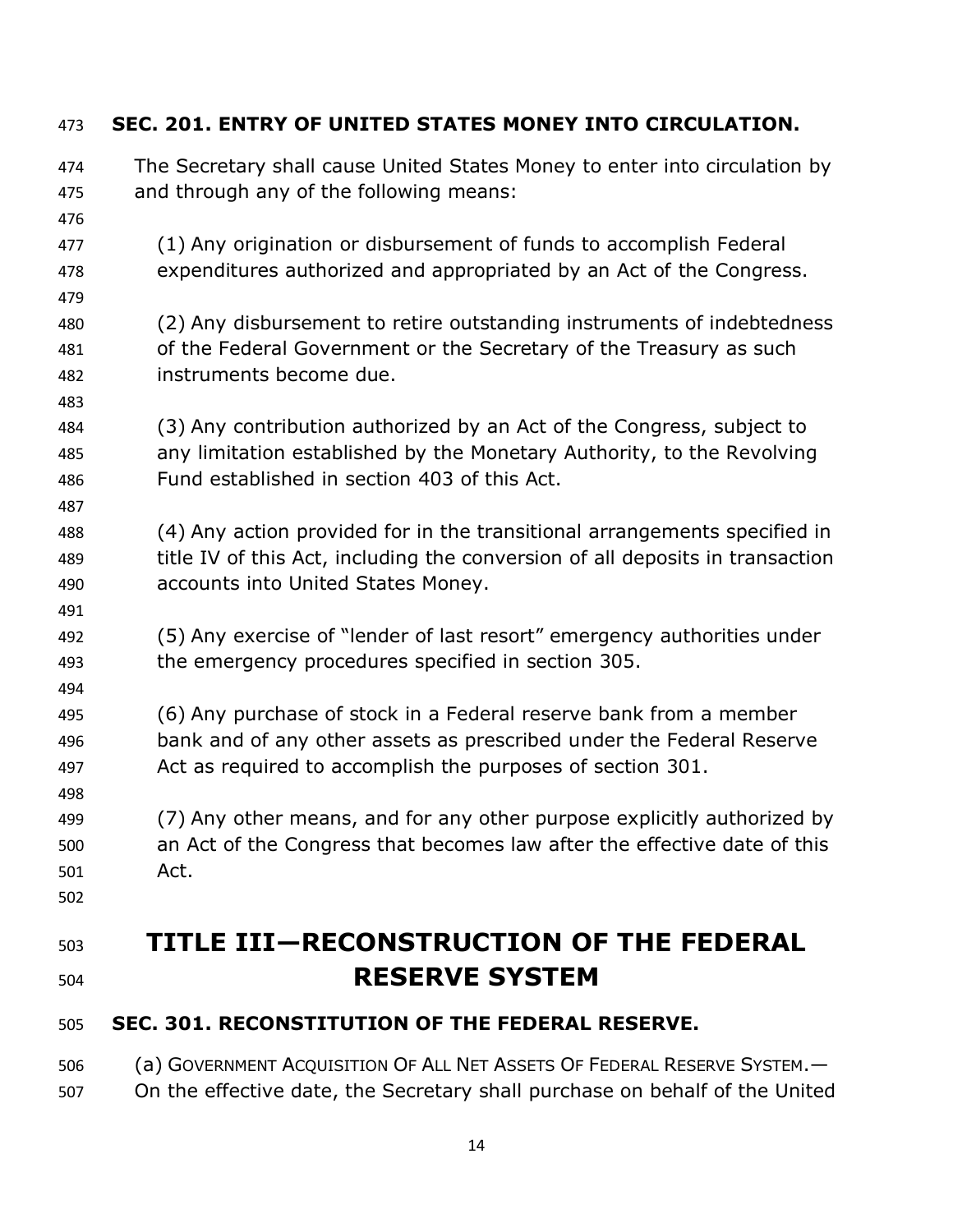- States all net assets in the Federal Reserve System, including the Federal reserve banks, according to the rules specified in the Federal Reserve Act, Section 7(b) for this purpose.
- 
- (b) REPAYMENT OF RESERVES.—Any reserves of any member bank that is held by any Federal reserve bank shall be returned to the member bank in the
- form of United States Money, subject to the provisions contained in sections 401 and 402(b).
- 

## **SEC. 302. ESTABLISHMENT OF THE UNITED STATES MONETARY AUTHORITY.**

- (a) MONETARY AUTHORITY.—
- 
- (1) ESTABLISHMENT.—
- 

- (A) IN GENERAL.—There is hereby established the Monetary Authority as an authority within the Department of the Treasury under the general oversight of the Secretary of the Treasury.
- (B) AUTONOMY OF MONETARY AUTHORITY.—The Secretary of the Treasury may not intervene in any matter or proceeding before the Monetary Authority, unless otherwise specifically provided by law.
- (C) INDEPENDENCE OF MONETARY AUTHORITY.—The Secretary of the Treasury may not delay, prevent, or intervene in the issuance of any regulation or other determination of the Monetary Authority, including the determination of the amounts of money to be originated and most efficient methods of disbursement consistent with the appropriations of Congress and the statutory objectives of monetary policy as specified in this Act.
- 
- (2) MEMBERSHIP.—
- 
- (A) IN GENERAL.—The Monetary Authority shall consist of 9 public members, reflecting the diversity of American society, appointed by the president, by and with the advice and consent of the Senate.
-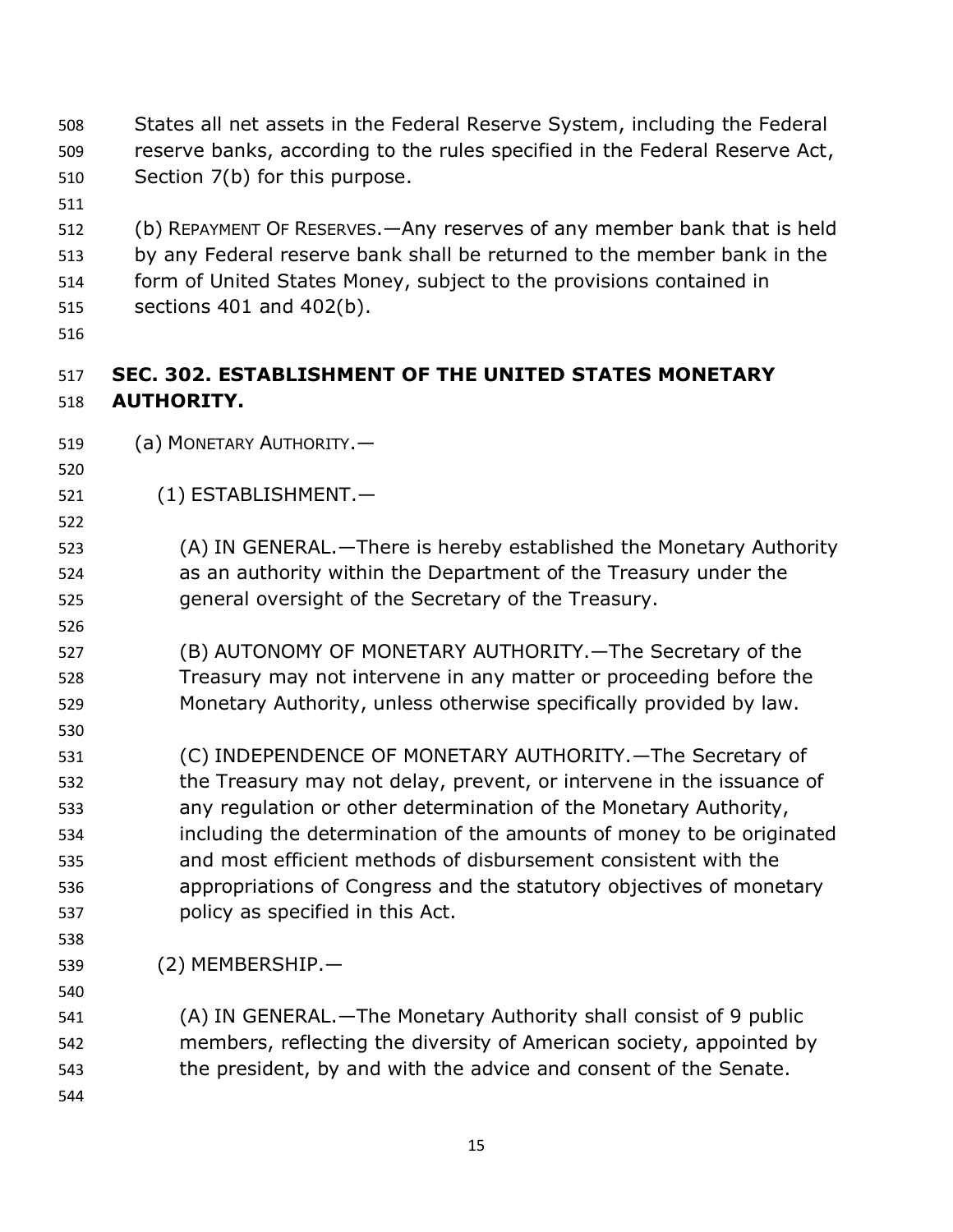| 545 | $(B)$ TERMS. $-$                                                    |
|-----|---------------------------------------------------------------------|
| 546 |                                                                     |
| 547 | (i) IN GENERAL. - Except as provided in subparagraph (E), each      |
| 548 | member of the Monetary Authority shall be appointed to a term of    |
| 549 | 6 years.                                                            |
| 550 |                                                                     |
| 551 | (ii) CONTINUATION OF SERVICE. - Each member of the Monetary         |
| 552 | Authority may continue to serve after the expiration of the term of |
| 553 | office to which such member was appointed until a successor has     |
| 554 | been appointed and qualified.                                       |
| 555 |                                                                     |
| 556 | (C) POLITICAL AFFILIATION. - Not more than 4 of the members of the  |
| 557 | Monetary Authority may be members of the same political party.      |
| 558 |                                                                     |
| 559 | (D) VACANCY.-                                                       |
| 560 |                                                                     |
| 561 | (i) IN GENERAL.—Any vacancy on the Monetary Authority shall be      |
| 562 | filled in the manner in which the original appointment was made.    |
| 563 |                                                                     |
| 564 | (ii) INTERIM APPOINTMENTS. - Any member appointed to fill a         |
| 565 | vacancy occurring before the expiration of the term for which such  |
| 566 | member's predecessor was appointed shall be appointed only for      |
| 567 | the remainder of such term.                                         |
| 568 |                                                                     |
| 569 | (E) STAGGERED TERMS. - Of the members first appointed to the        |
| 570 | Monetary Authority after the enactment of this Act-                 |
| 571 |                                                                     |
| 572 | (i) 1 shall be appointed for a term of 2 years;                     |
| 573 |                                                                     |
| 574 | (ii) 2 shall be appointed for a term of 3 years;                    |
| 575 |                                                                     |
| 576 | (iii) 2 shall be appointed for a term of 4 years;                   |
| 577 |                                                                     |
| 578 | (iv) 2 shall be appointed for a term of 5 years; and                |
| 579 |                                                                     |
| 580 | (v) 2 shall be appointed for the full term of 6 years.              |
| 581 |                                                                     |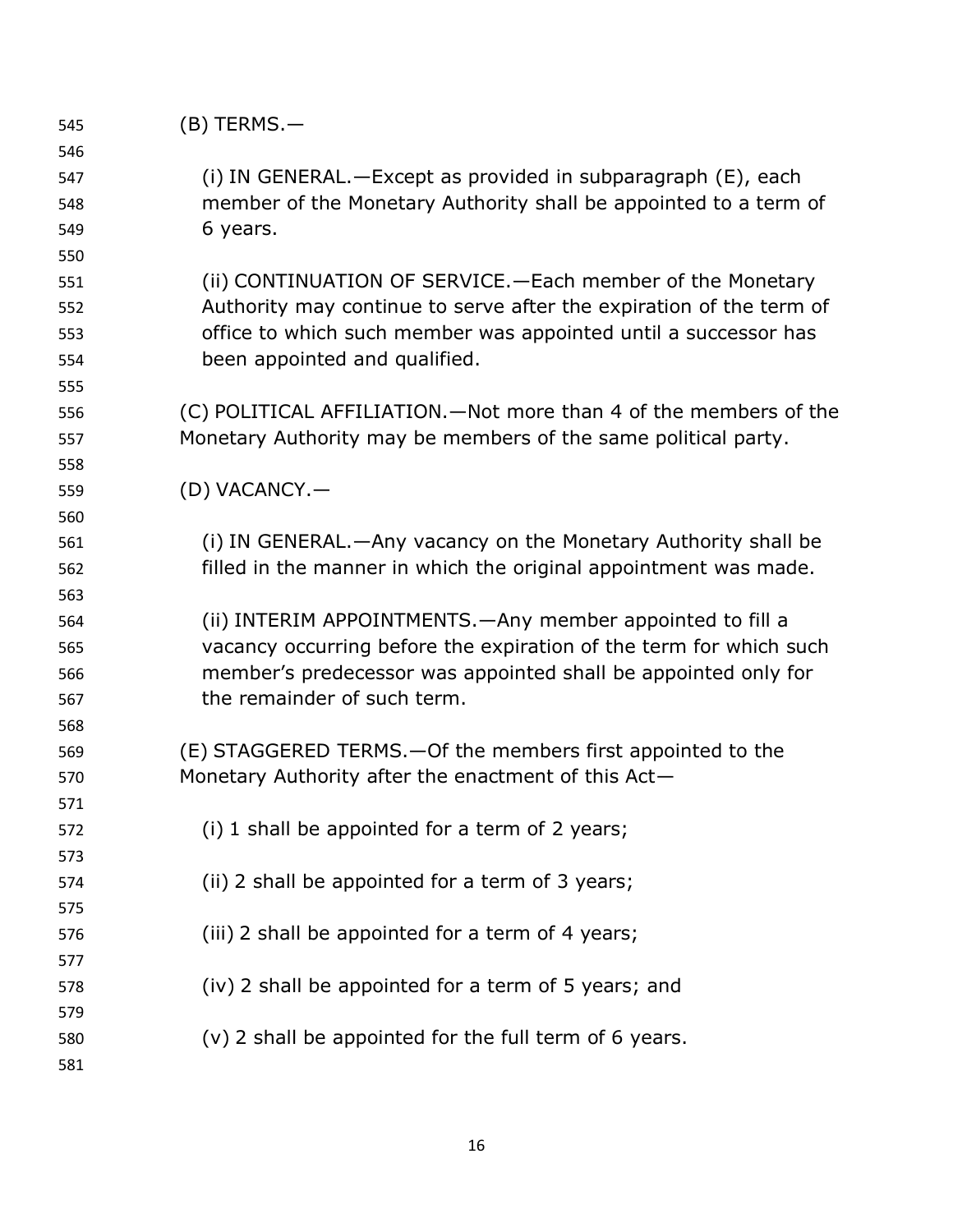(3) CHAIRPERSON.—One of the members of the Monetary Authority shall be designated by the President as the Chairperson of the Monetary Authority. (4) DUTIES.—The Monetary Authority shall— (A) establish monetary supply policy and monitor the Nation's monetary status; and (B) carry out such other responsibilities as the President may delegate to the Monetary Authority or that may be provided by an Act of Congress. (5) GOVERNING PRINCIPLE OF MONETARY POLICY.—The Monetary Authority shall pursue a monetary policy based on the governing principle that the supply of money in circulation should not become inflationary nor deflationary in and of itself, but will be sufficient to allow goods and services to move freely in trade in a balanced manner. The Monetary Authority shall maintain the supply of US Money commensurate with the economy's long run potential to increase citizens' quality of life and promote effectively the goals of a steady value for the currency, satisfactory and sufficient employment, and long-term interest rates that revolve around the cost of providing savings and loan services. (6) MEETINGS.—The Monetary Authority shall meet on a regular basis subject to the call of the Chairperson, the Secretary, or a majority of the members. (7) PAY.—The members of the Monetary Authority shall receive a salary at annual rates equal to the annual rate determined under the Federal Salary Act of 1967, for an associate justice of the United States Supreme Court. (8) STAFF.—The Monetary Authority may appoint and establish the pay of such employees as the Monetary Authority determines is appropriate to assist the Monetary Authority to carry out the duties imposed under this section.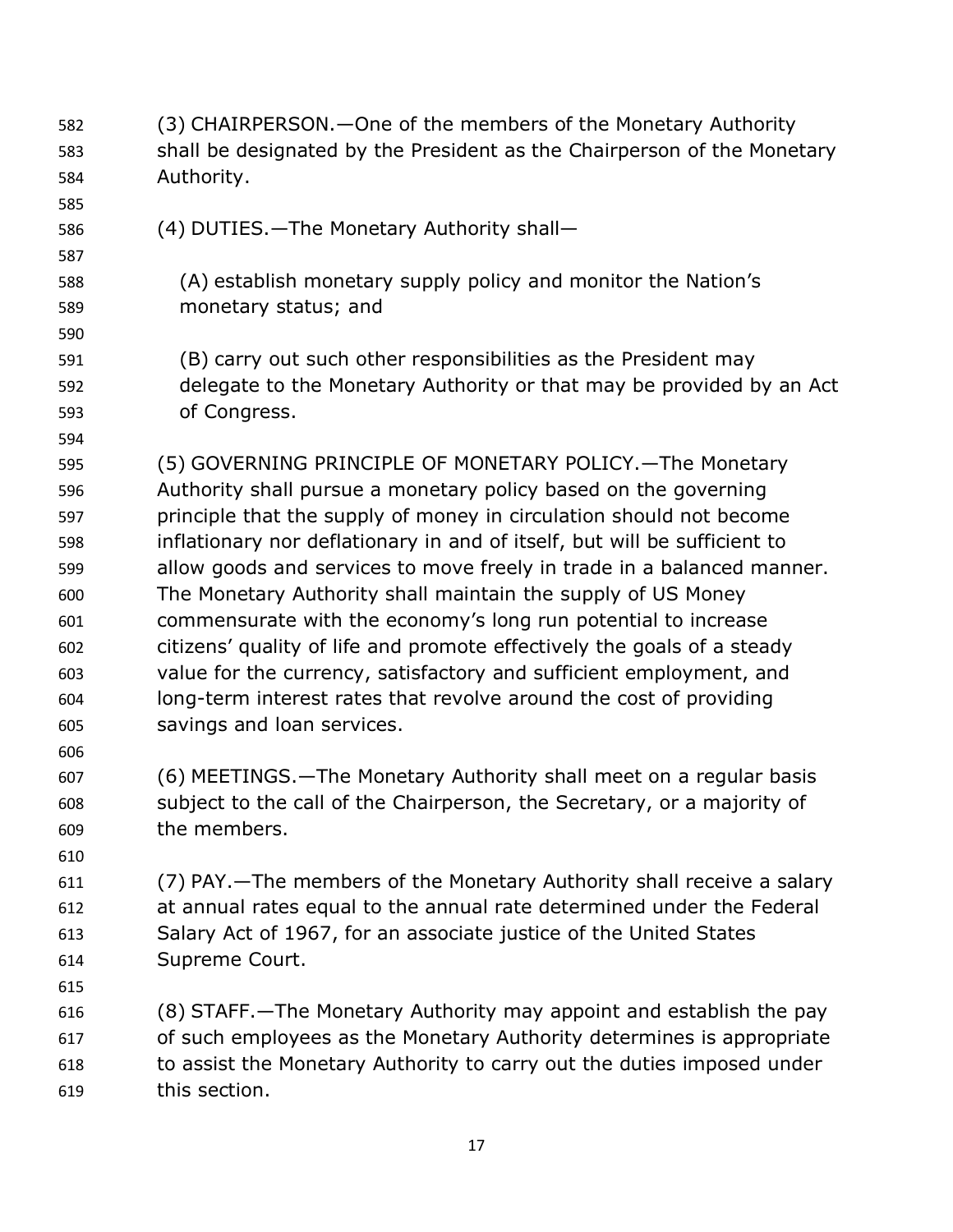| 620        |                                                                            |
|------------|----------------------------------------------------------------------------|
| 621        | (b) RESPONSIBILITY OF SECRETARY. - The Secretary shall regulate the        |
| 622        | monetary supply in reasonable accordance with targets established by the   |
| 623        | Monetary Authority.                                                        |
| 624        |                                                                            |
| 625        | (c) REPORTS ON DISCREPANCIES. - The Secretary shall report to the Congress |
| 626        | any discrepancy between any monetary target and the monetary supply in     |
| 627        | excess of 0.5 percent at the end of each quarter.                          |
| 628        |                                                                            |
| 629        | <b>SEC. 303. ESTABLISHMENT OF THE MONETARY BUREAU</b>                      |
| 630        | (a) In GENERAL.—Subchapter I of chapter 3 of title 31, United States Code, |
| 631        | is amended by adding at the end the following new section:                 |
| 632        |                                                                            |
| 633        | "SEC. 317. THE MONETARY BUREAU                                             |
| 634        |                                                                            |
| 635        | "(a) ESTABLISHMENT. - There is hereby established the Monetary Bureau as a |
| 636        | bureau within the Department of the Treasury (hereafter in this section    |
| 637        | referred to as the 'Bureau').                                              |
| 638        |                                                                            |
| 639        | $"$ (b) MANAGEMENT. $-$                                                    |
| 640        |                                                                            |
| 641        | "(1) COMMISSIONER. - The management of the Bureau shall be vested          |
| 642        | in a Commissioner who, with the assistance of the Deputy                   |
| 643        | Commissioner and such staff as the Commissioner may appoint, shall         |
| 644        | carry out the duties vested in the Bureau and the Commissioner.            |
| 645<br>646 | "(2) DEPUTY COMMISSIONER. - There is hereby established within the         |
| 647        | Bureau the position of Deputy Commissioner.                                |
| 648        |                                                                            |
| 649        | "(3) APPOINTMENT. - The Commissioner and the Deputy Commissioner           |
| 650        | shall be appointed by the president, by and with the advice and consent    |
| 651        | of the Senate.                                                             |
| 652        |                                                                            |
| 653        | $"$ (4) TERMS. $-$                                                         |
| 654        |                                                                            |
| 655        | "(A) IN GENERAL.—The Commissioner and the Deputy Commissioner              |
| 656        | shall each be appointed to a term of 7 years.                              |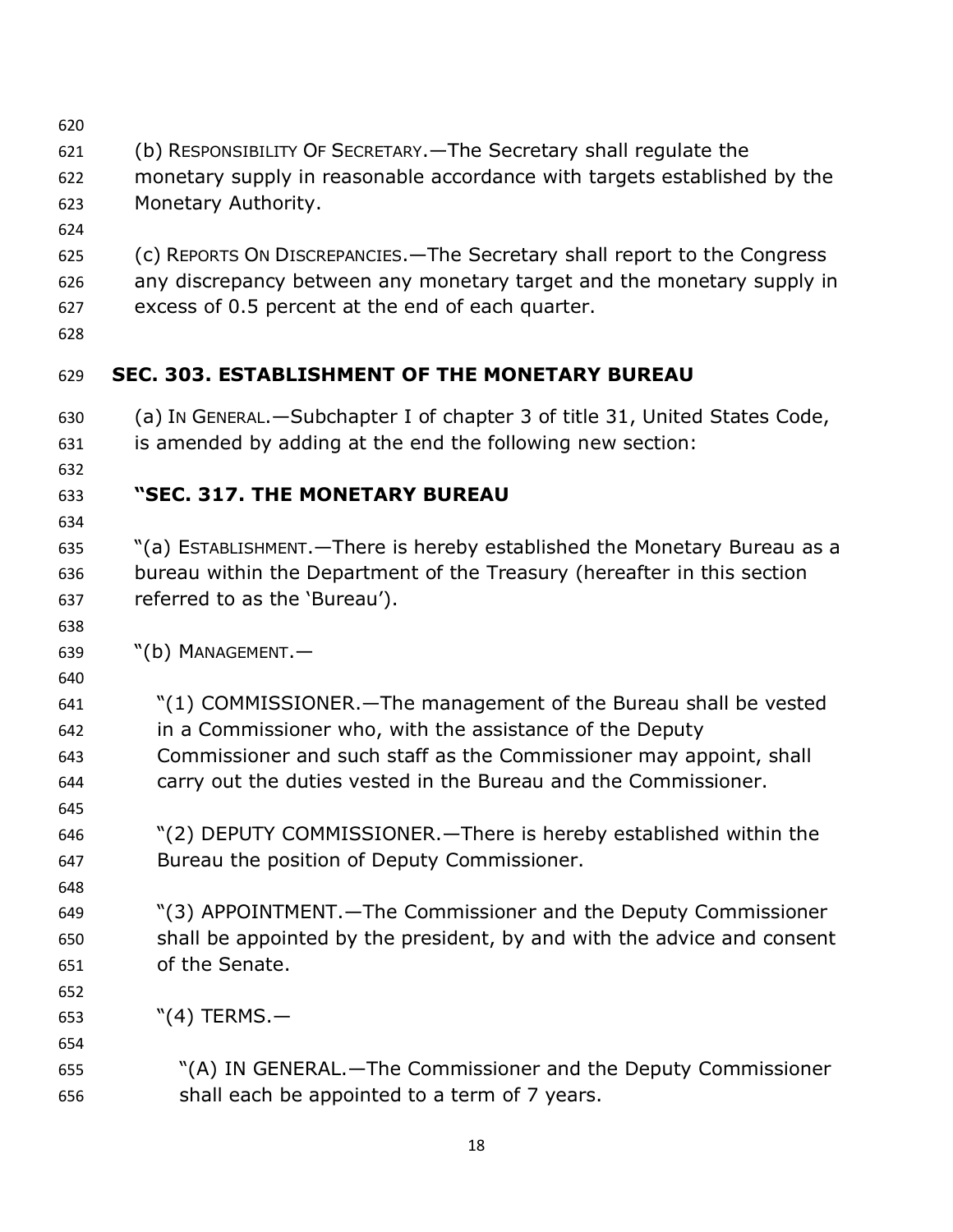| 657 |                                                                          |
|-----|--------------------------------------------------------------------------|
| 658 | "(B) STAGGERED TERMS.—Notwithstanding subparagraph (A), the              |
| 659 | person first appointed Deputy Commissioner shall be appointed to a       |
| 660 | term of 4 years.                                                         |
| 661 |                                                                          |
| 662 | $"(5)$ VACANCY. $-$                                                      |
| 663 |                                                                          |
| 664 | "(A) IN GENERAL.—Any vacancy on the Bureau shall be filled in the        |
| 665 | manner in which the original appointment was made.                       |
| 666 |                                                                          |
| 667 | "(B) INTERIM APPOINTMENTS. - Any member appointed to fill a              |
| 668 | vacancy occurring before the expiration of the term for which such       |
| 669 | member's predecessor was appointed shall be appointed only for the       |
| 670 | remainder of such term.                                                  |
| 671 |                                                                          |
| 672 | " $(c)$ Duties. $-$                                                      |
| 673 |                                                                          |
| 674 | "(1) MONETARY POLICY. - The Bureau shall -                               |
| 675 |                                                                          |
| 676 | "(A) administer, under the direction of the Secretary, the origination   |
| 677 | and entry into circulation of United States Money, subject to the        |
| 678 | limitations established by the Monetary Authority; and                   |
| 679 |                                                                          |
| 680 | "(B) administer lending of United States Money to authorized             |
| 681 | depository institutions, as described in section 403 ('Revolving Fund')  |
| 682 | to ensure that-                                                          |
| 683 |                                                                          |
| 684 | "(i) money creation is solely a function of the United States            |
| 685 | Government; and                                                          |
| 686 |                                                                          |
| 687 | "(ii) creation of money through lending, sometimes referred to as        |
| 688 | fractional reserve banking, is ended.                                    |
| 689 |                                                                          |
| 690 | "(2) TRANSFERRED FUNCTIONS.—After the effective date, the Bureau         |
| 691 | shall exercise all functions consistent with this Act which, before such |
| 692 | date, were carried out under the direction of the Board of Governors of  |
| 693 | the Federal Reserve System.                                              |
| 694 |                                                                          |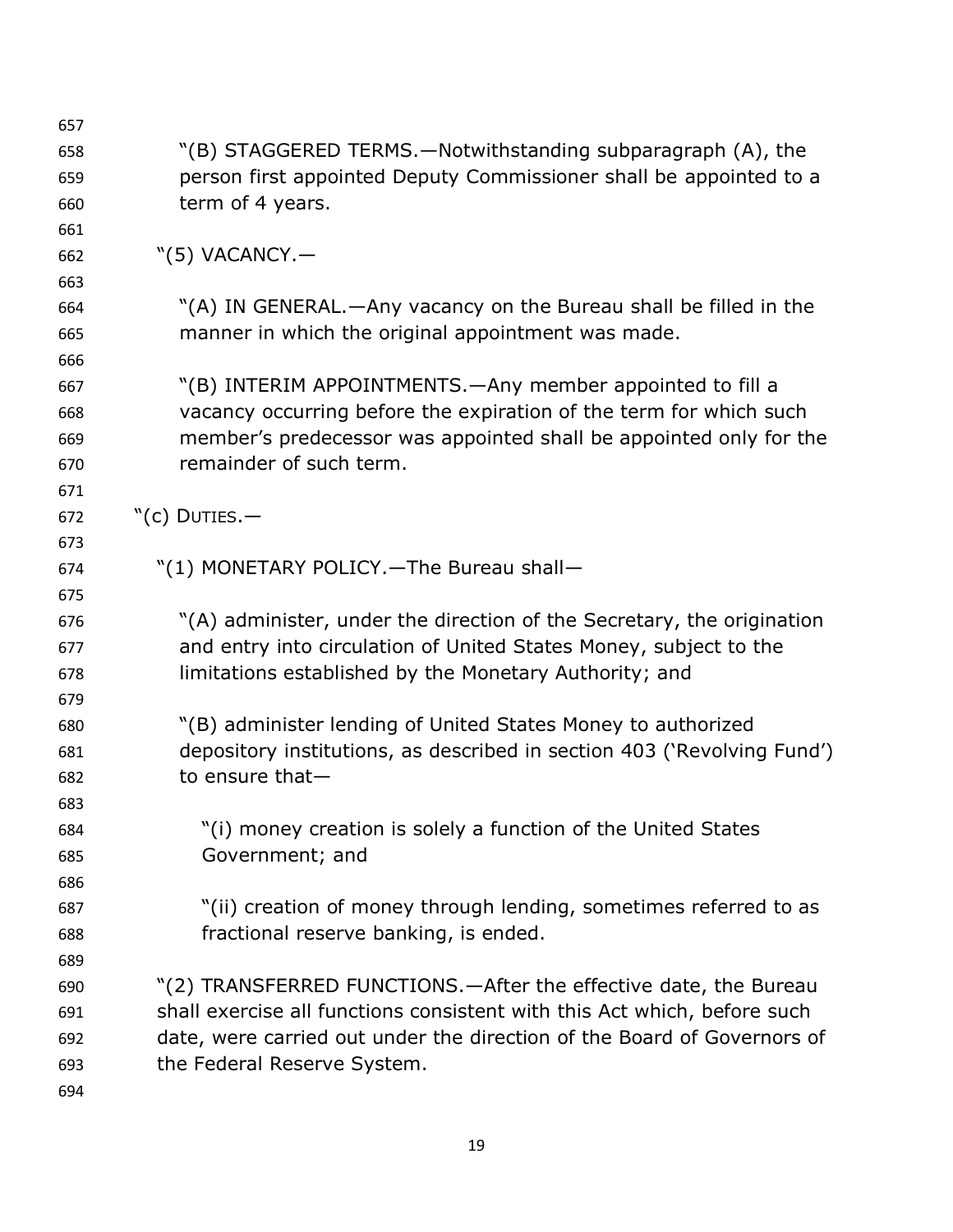"(3) ITEMIZATION BY SECRETARY.—Not less than 90 days before the effective date, the Secretary and the Monetary Authority shall itemize— "(A) the functions of the Board of Governors of the Federal Reserve System that are transferred to the Bureau pursuant to paragraph (2); and "(B) the provisions of the Federal Reserve Act and other provisions of Federal law, relating to the functions so transferred, in the application of which the term 'Bureau' (as established under this section) shall be substituted for the term 'Board of Governors of the Federal Reserve System' or 'Board', as the case may be." (b) CLERICAL AMENDMENT.—The table of sections for subchapter I of chapter 3 of title 31, United States Code, is amended by adding at the end the following new item: "317. Monetary Bureau." (c) ROLE OF BOARD AFTER ENACTMENT.—With effect on the effective date, the Board of Governors of the Federal Reserve System shall be dissolved. **SEC. 304. FORECASTING OF DISBURSEMENT REQUIREMENTS.**  The Secretary shall— (1) forecast disbursement requirements on a daily, monthly, and annual basis; (2) provide such forecasts to the Congress and the public; (3) integrate forecasts with the Federal budget process; (4) maintain a sufficient research capability to continuously and effectively assess the impact of disbursement of United States Money on all aspects of the domestic and international economies; and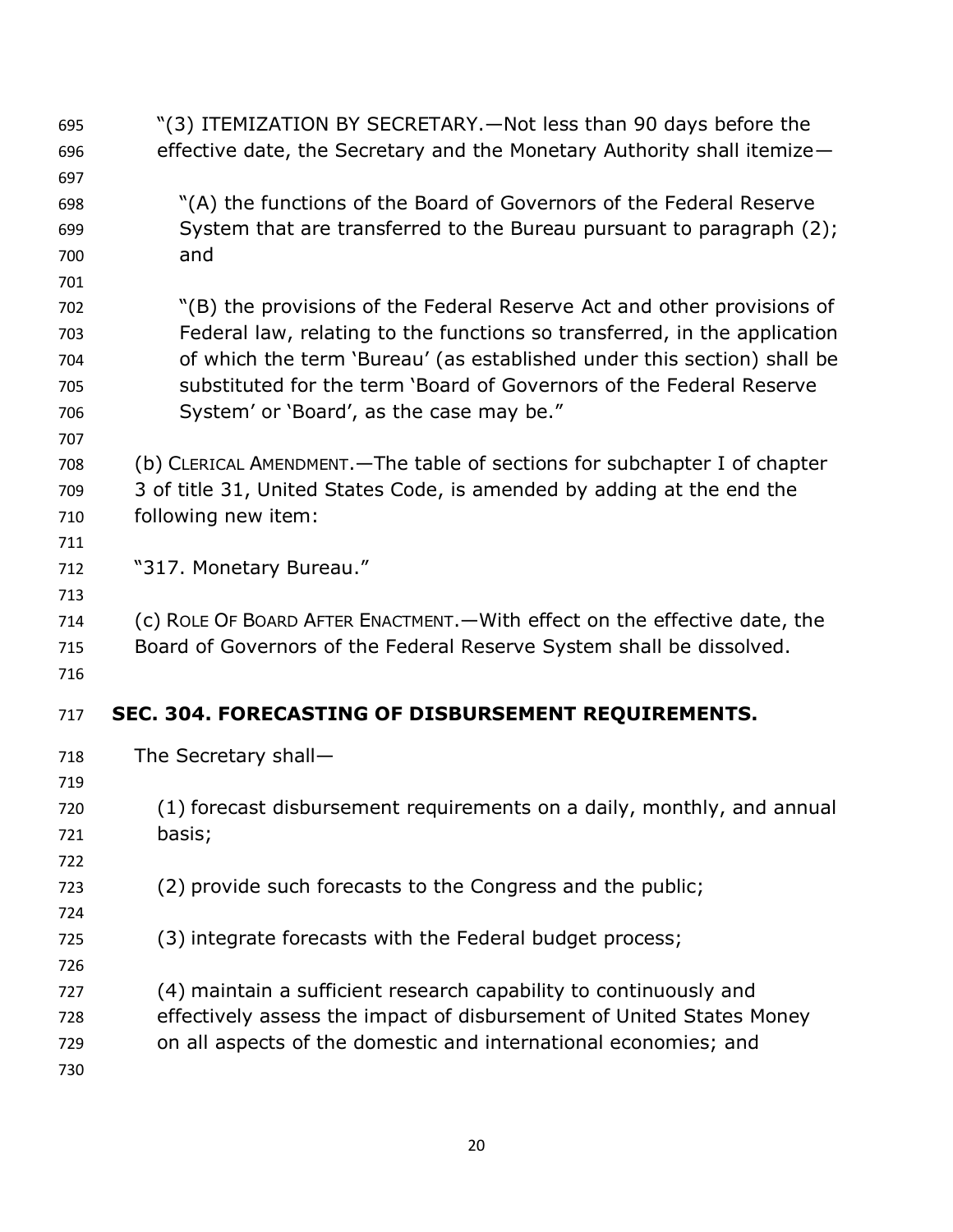- (5) report to the Congress and the public regularly on the economic
- impact of disbursements of United States Money and the status of the
- monetary supply.
- 

## **SEC. 305. LENDER OF LAST RESORT; EMERGENCY PROCEDURES.**

- (a) RECOMMENDATION OF THE PRESIDENT UPON RECOMMENDATION OF EMERGENCY BOARD.—The Monetary Authority may not exercise any authority under the 3rd undesignated paragraph of section 13 of the Federal Reserve Act unless—
- 

(1) the Emergency Board established under subsection (b)

- recommends, upon a vote of 2/3 of the members, to the House of Representatives and the Senate, that the House of Representatives and the Senate adopt a concurrent resolution calling on the President to certify that a national emergency exists which requires the exercise of such authority;
- 

 (2) the House of Representatives and the Senate each adopt, by a vote of 2/3 of the members present, a concurrent resolution calling on the President to certify that a national emergency exists which requires the exercise of such authority; and

 (3) the President issues a certification that a national emergency exists which requires the exercise of such authority by the Monetary Authority.

 (b) EMERGENCY BOARD.—There is established for purposes of this section the Emergency Board which shall consist of the following members:

- (1) The President.
- (2) The Secretary of Commerce.
- (3) The Secretary of Energy.
- (4) The Secretary of Labor.
- 
- (5) The Secretary of the Treasury.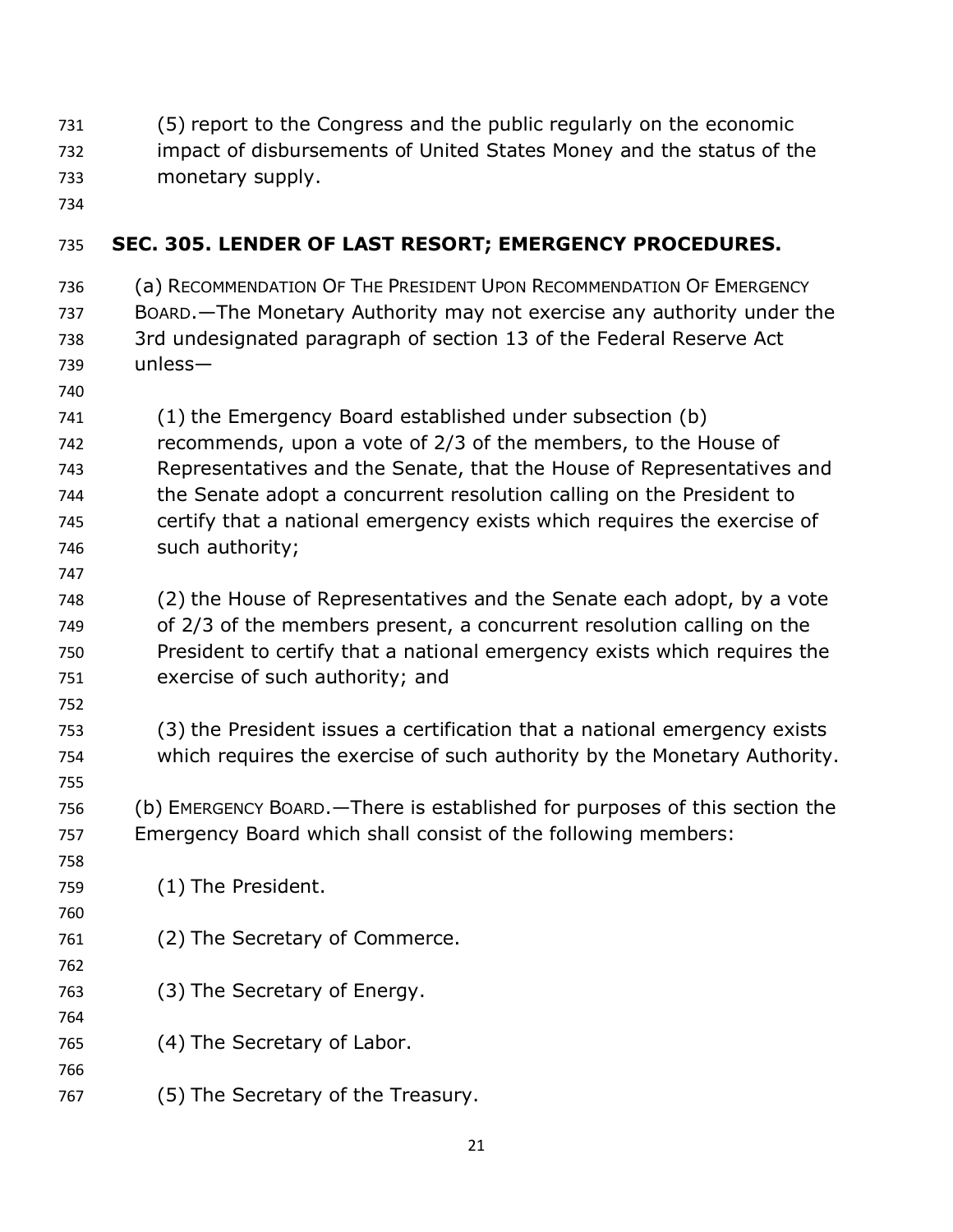| 768        |                                                                            |
|------------|----------------------------------------------------------------------------|
| 769        | (6) The Speaker of the House of Representatives.                           |
| 770        |                                                                            |
| 771        | (7) The minority leader of the House of Representatives.                   |
| 772        |                                                                            |
| 773        | (8) The majority leader of the Senate.                                     |
| 774        |                                                                            |
| 775        | (9) The minority leader of the Senate.                                     |
| 776<br>777 | (10) The chairpersons and ranking members of the Committee on              |
| 778        | Financial Services and the Committee on Oversight and Government           |
| 779        | Reform of the House of Representatives.                                    |
| 780        |                                                                            |
| 781        | (11) The chairpersons and ranking members of the Committee on              |
| 782        | Banking, Housing, and Urban Affairs and the Committee on Homeland          |
| 783        | Security and Governmental Affairs of the Senate.                           |
| 784        |                                                                            |
| 785        | (c) RULE OF CONSTRUCTION. - Except as provided in subsection (a), no       |
| 786        | provision of this Act shall be construed as affecting the authority of the |
| 787        | Monetary Authority under the 3rd undesignated paragraph of section 13 of   |
| 788        | the Federal Reserve Act.                                                   |
| 789        |                                                                            |
| 790        | SEC. 306. SAVINGS PROVISIONS AND TRANSFER PROVISIONS.                      |
| 791        | (a) SAVINGS PROVISIONS.-                                                   |
| 792        |                                                                            |
| 793        | (1) EXISTING RIGHTS, DUTIES, AND OBLIGATIONS NOT AFFECTED.—                |
| 794        | The establishment of the Monetary Bureau shall not affect the validity of  |
| 795        | any right, duty, or obligation of the United States, the Bureau (as the    |
| 796        | successor to the Board of Governors of the Federal Reserve System or       |
| 797        | any Federal reserve bank), or any other person that-                       |
| 798        |                                                                            |
| 799        | (A) arises under any provision of law relating to any function of the      |
| 800        | Board of Governors of the Federal Reserve System transferred to the        |
| 801        | Bureau by this title and amendments made by this title; and                |
| 802        |                                                                            |
| 803        | (B) existed on the day before the effective date.                          |
| 804        |                                                                            |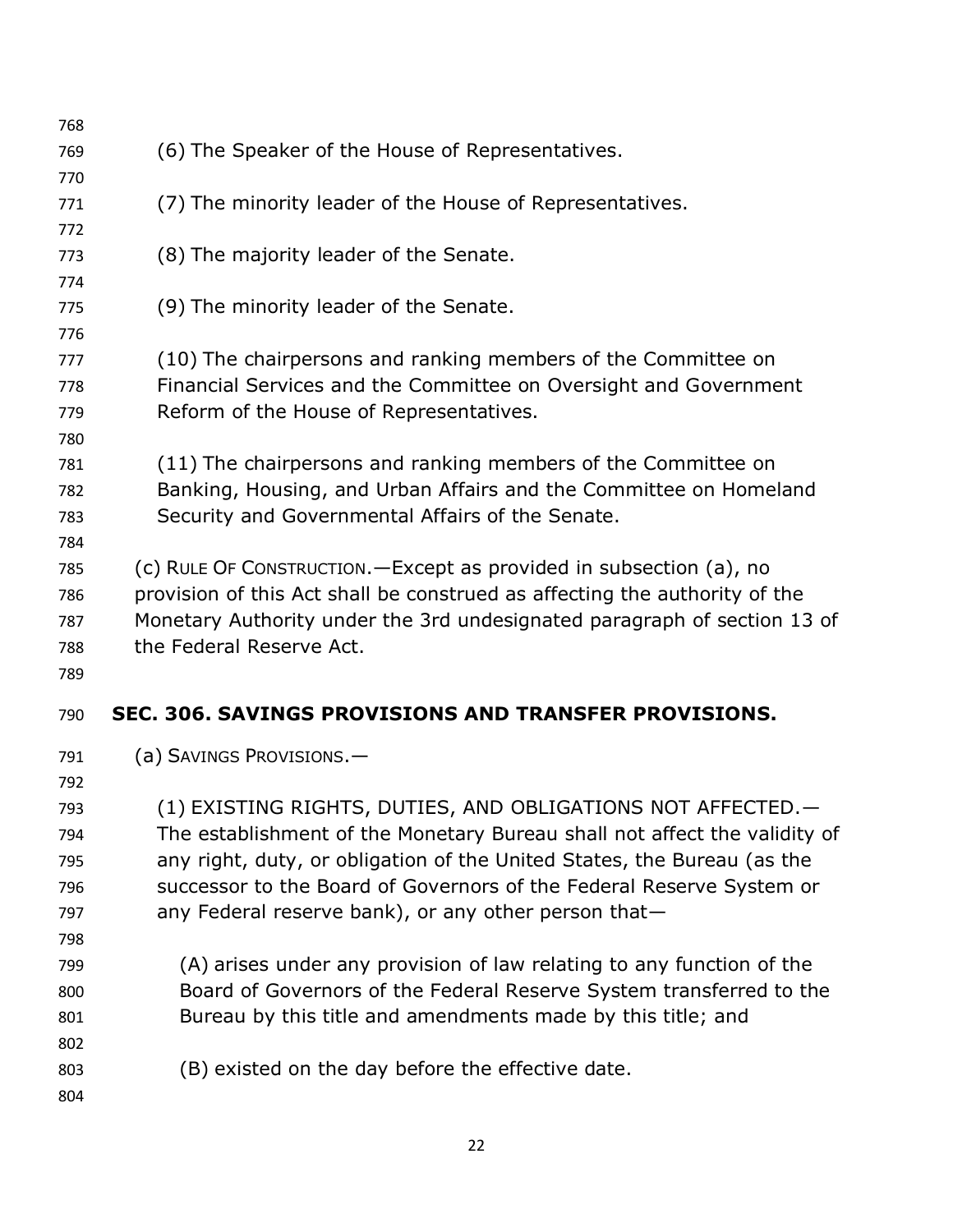(2) CONTINUATION OF SUITS.—This Act shall not abate any proceeding commenced by or against the Board of Governors (or any Federal reserve bank) before the effective date with respect to any function of the Board of Governors (or any Federal reserve bank) transferred to the Bureau by this title, except that the Bureau shall be substituted for the Board of Governors (or Federal reserve bank) as a party to any such proceeding as of the effective date. (b) TRANSFER OF CERTAIN PERSONNEL.— (1) IDENTIFYING EMPLOYEES FOR TRANSFER.—The Secretary and the Chairman of the Board of Governors of the Federal Reserve System shall— (A) jointly determine the number of employees of the Board necessary to perform or support the functions of the Board of Governors that are transferred to the Monetary Authority (if any) and the Monetary Bureau pursuant to a provision of or amendment made by this title; and (B) consistent with the number determined under subparagraph (A), 826 iointly identify employees of the Board of Governors for transfer in a manner that the Secretary and the Board of Governors of the Federal Reserve System, in their sole discretion, determine to be equitable. (2) IDENTIFIED EMPLOYEES TRANSFERRED.—All employees of the Board of Governors of the Federal Reserve System identified under paragraph (1)(B) shall be transferred to the Monetary Authority or the Monetary Bureau, as the case may be, for employment. (3) FEDERAL RESERVE BANK EMPLOYEES.—Employees of any Federal reserve bank, as of the day before the transfer date for any employees of the Board of Governors of the Federal Reserve System, shall be treated as employees of the Board of Governors for purposes of paragraph (1) and (2).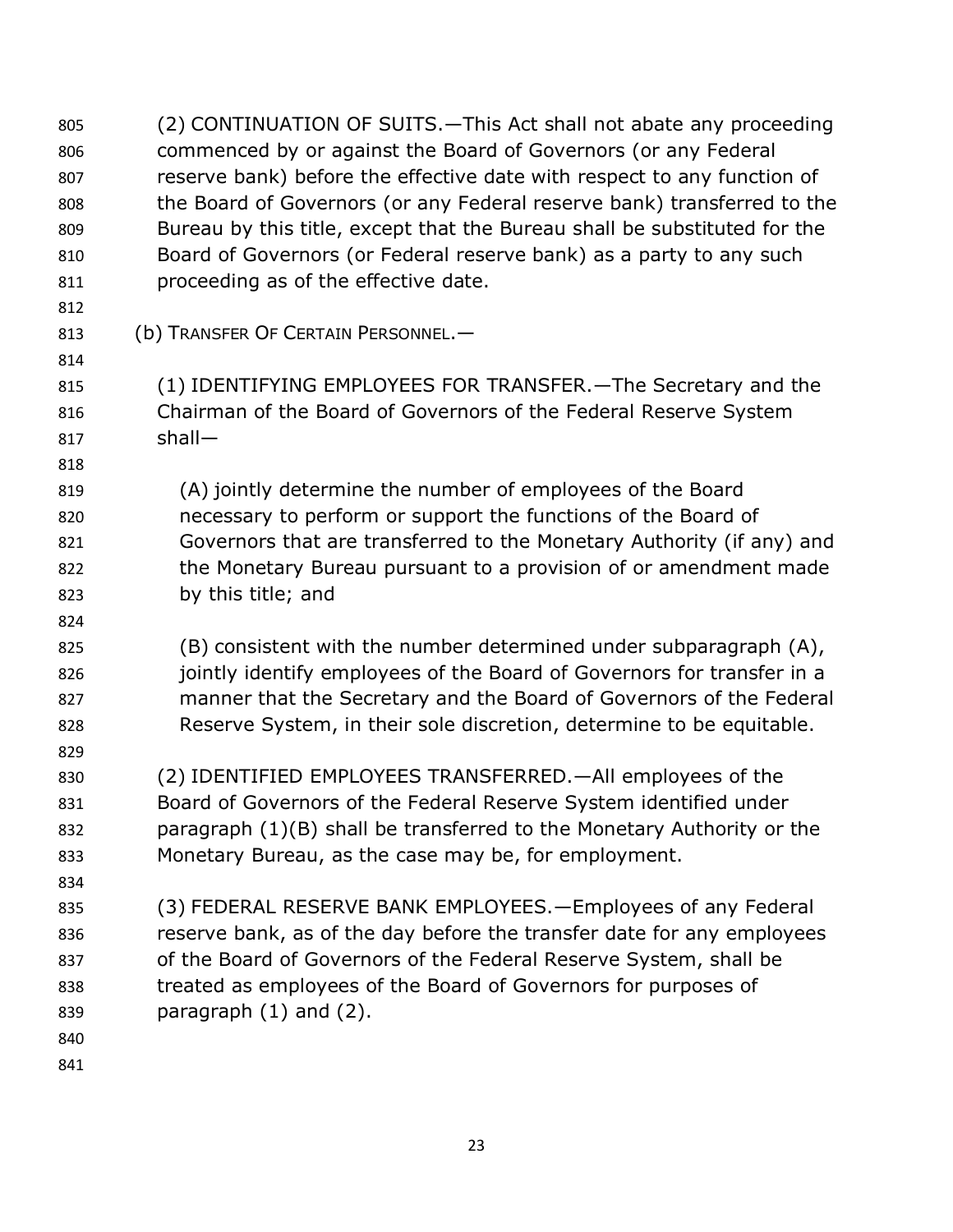## **TITLE IV—TRANSITIONAL ARRANGEMENTS**

## **SEC. 401. CONVERSION OF FEDERAL RESERVE NOTES.**

 (a) IN GENERAL.—Before the end of the 120-day period beginning on the date of the enactment of this Act, the Secretary shall establish the rules and procedures for converting outstanding Federal reserve notes to United States Money of equal face value.

 (b) PROVISION OF SUPPLY SUFFICIENT FOR CONVERSION AND ISSUANCE.—Before the end of the 150-day period beginning on the date of the enactment of this Act and as Federal reserve notes are converted to United States Money, the Secretary shall begin providing a sufficient quantity of United States Money to the domestic banking system to allow for conversion of all outstanding Federal reserve notes and the issuance of additional currency as required.

 (c) DISBURSAL OF FUNDS.—After the end of the 180-day period beginning on the date of the enactment of this Act, all financial institutions within the United States shall only disburse funds in United States Money, whether as currency, an addition to an available account balance, or other instrument.

 (d) DISPOSAL OF OBSOLETE CURRENCY.—The Secretary shall promptly dispose of (in the manner provided under section 5120(b) of title 31, United States Code, for the disposal of obsolete United States currency) all Federal reserve notes as they are returned in exchange for United States Money.

 (e) TECHNICAL AND CONFORMING AMENDMENT.—Effective at the end of the 150- day period beginning on the date of the enactment of this Act, section 16 of the Federal Reserve Act is amended by striking the 8th, 9th, 10th, 11th, and 12th undesignated paragraphs (12 U.S.C. 418, 419, 420, 421,

- and omitted, respectively).
- 

## **SEC. 402. REPLACING FRACTIONAL RESERVE BANKING WITH THE LENDING OF UNITED STATES MONEY.**

(a) CONVERSION PROCESS.—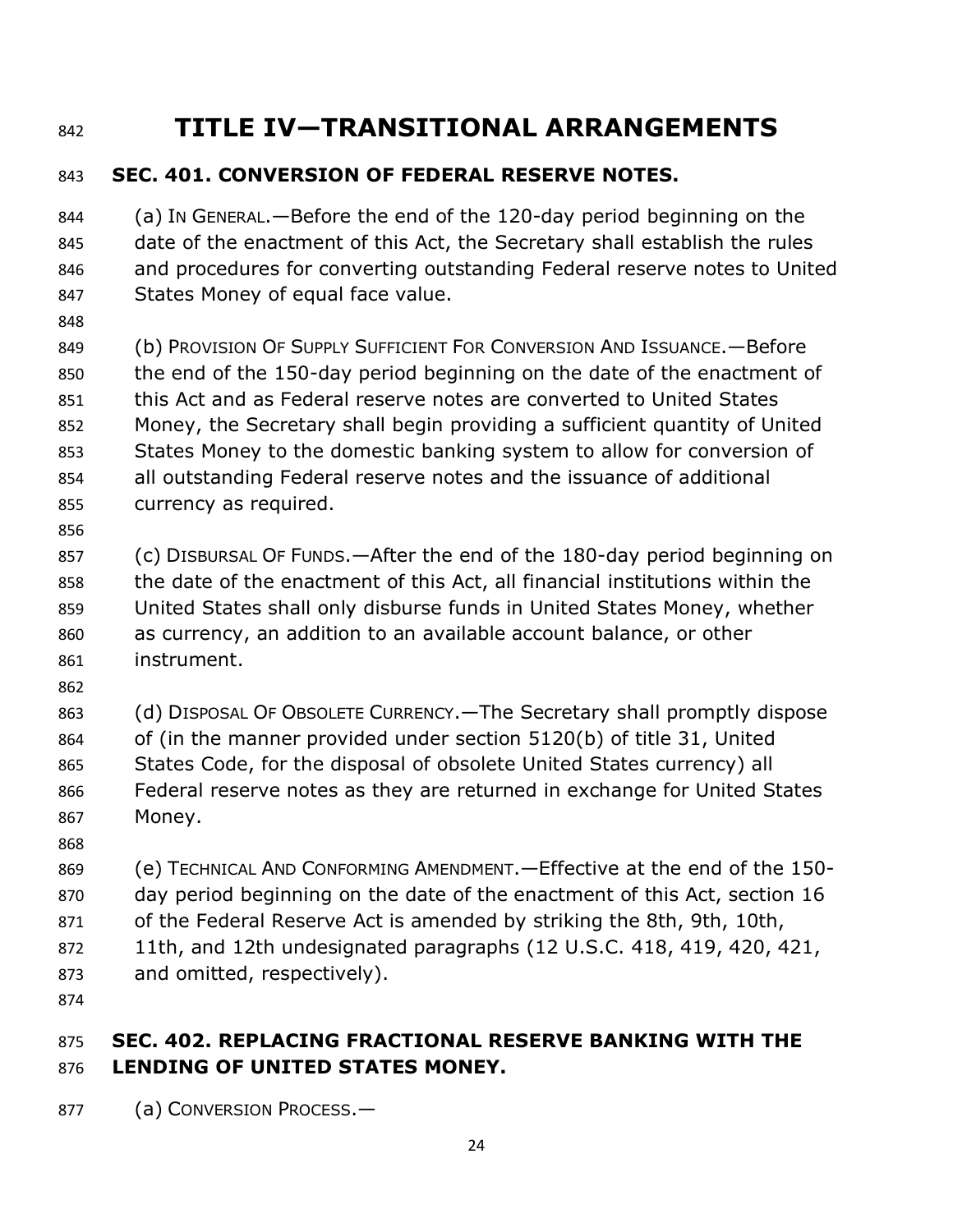| 878 |                                                                       |
|-----|-----------------------------------------------------------------------|
| 879 | $(1)$ DEPOSITS. $-$                                                   |
| 880 |                                                                       |
| 881 | (A) IN GENERAL.—All deposits at any depository institution shall be   |
| 882 | designated as and treated as United States Money (either cash or an   |
| 883 | electronic equivalent) and as transaction accounts.                   |
| 884 |                                                                       |
| 885 | (B) PROHIBITIONS.—In addition to subsection (d), the following        |
| 886 | provisions shall apply with respect to United States Money on deposit |
| 887 | in a transaction account at any depository institution:               |
| 888 |                                                                       |
| 889 | (i) INTEREST. - No interest may be paid or may accrue on any          |
| 890 | United States Money on deposit in a transaction account at any        |
| 891 | depository institution.                                               |
| 892 |                                                                       |
| 893 | (ii) DEPOSITS AS BAILMENT. - Any United States Money on deposit       |
| 894 | in a transaction account at any depository institution shall-         |
| 895 |                                                                       |
| 896 | (I) be treated as a bailment for the mutual benefit of the parties    |
| 897 | and terminable at will; and                                           |
| 898 |                                                                       |
| 899 | (II) as property held in trust as bailed property, not be treated     |
| 900 | as an asset of the depository institution or as a source of credit.   |
| 901 |                                                                       |
| 902 | (C) EXCEPTION FOR LONG-TERM SAVINGS NOT SUBJECT TO                    |
| 903 | DEPOSIT INSURANCE.-                                                   |
| 904 |                                                                       |
| 905 | (i) IN GENERAL. - Subparagraph (B) shall not apply to any liability   |
| 906 | of depository institution to a customer for any amount in an          |
| 907 | account at the depository institution pursuant to a contract that     |
| 908 | restricts the availability of any such amount for a fixed term and    |
| 909 | does not permit amounts to be transferred in any manner for the       |
| 910 | benefit of a third party.                                             |
| 911 |                                                                       |
| 912 | (ii) FIXED-TERM SAVINGS NOT INSURED. — Any account described          |
| 913 | in clause (i) may not be treated as a deposit, for purposes of the    |
| 914 | Federal Deposit Insurance Act, or as a share draft account, for       |
| 915 | purposes of the Federal Credit Union Act.                             |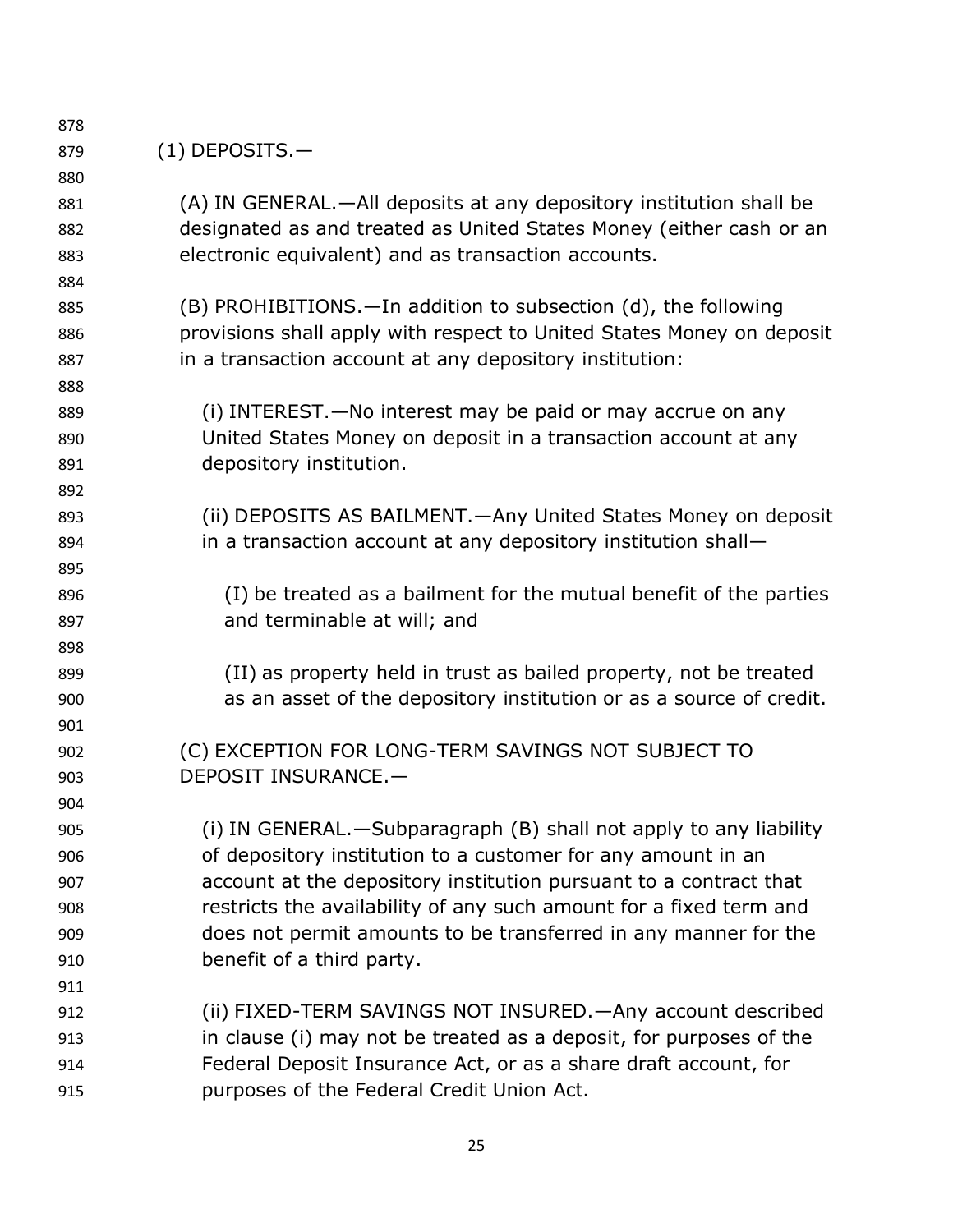| 916 |                                                                            |
|-----|----------------------------------------------------------------------------|
| 917 | (2) OUTSTANDING CREDIT. — Any asset of a depository institution that       |
| 918 | results from credit extended against, is attributable to, or has been      |
| 919 | accounted for with respect to, amounts described in paragraph $(1)(A)$     |
| 920 | shall, as of the effective date-                                           |
| 921 |                                                                            |
| 922 | (A) be a liability of the depository institution to the Federal            |
| 923 | Government; and                                                            |
| 924 |                                                                            |
| 925 | (B) as the outstanding balance is repaid pursuant to its terms, shall      |
| 926 | be paid over to the Federal Government.                                    |
| 927 |                                                                            |
| 928 | (3) DEPOSIT IN REVOLVING FUND. - The monies paid to the Federal            |
| 929 | Government shall be deposited into the Revolving Account established       |
| 930 | in section 403.                                                            |
| 931 |                                                                            |
| 932 | (4) IN GENERAL.—Before the effective date and subject to the               |
| 933 | requirements of this section, the Monetary Authority shall establish and   |
| 934 | publish the accounting rules, pricing, and processes which will convert    |
| 935 | all bank credit in circulation as of the date of such conversion, into     |
| 936 | United States legal tender money.                                          |
| 937 |                                                                            |
| 938 | (5) RETENTION OF INTEREST PAYMENTS. - A depository institution may         |
| 939 | keep as income, any interest payment made by a customer to a               |
| 940 | depository institution on an outstanding loan for which the depository     |
| 941 | institution became indebted to the Federal Government under                |
| 942 | paragraph (2).                                                             |
| 943 |                                                                            |
| 944 | (b) TREATMENT OF AMOUNTS ON RESERVE AT A FEDERAL RESERVE BANK. - The       |
| 945 | Monetary Authority shall determine, by the effective date, how the         |
| 946 | reserves of a depository institution at a Federal reserve bank pursuant to |
| 947 | section 19 of the Federal Reserve Act shall be treated, so as to promote a |
| 948 | seamless transition to the new system.                                     |
| 949 |                                                                            |
| 950 | (c) ACCOUNTS IN GENERAL. - Before the effective date, the Monetary         |
| 951 | Authority shall prescribe new lending and accounting regulations for       |
| 952 | various types of accounts including transaction accounts and time deposit  |
| 953 | accounts described in subsections (d) and (e).                             |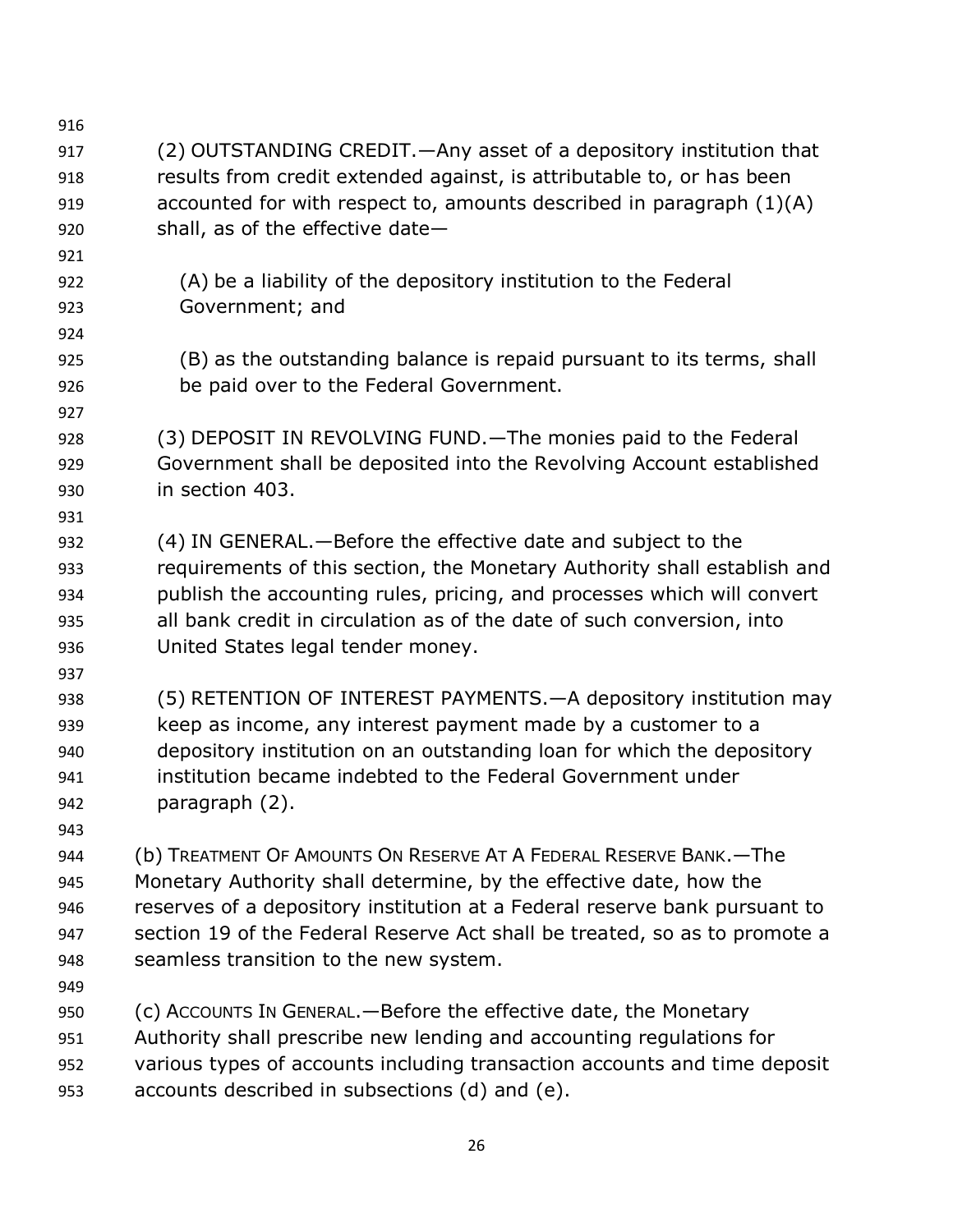| 954 |                                                                          |
|-----|--------------------------------------------------------------------------|
| 955 | (d) TRANSACTION ACCOUNTS.-                                               |
| 956 |                                                                          |
| 957 | (1) Money creation through lending, including by depository institutions |
| 958 | and any other private financial institutions, sometimes referred to as   |
| 959 | FRACTIONAL RESERVE BANKING, IS ENDED. - The regulations                  |
| 960 | prescribed under subsection (c) shall provide that-                      |
| 961 |                                                                          |
| 962 | (A) any depository institution shall have a fiduciary responsibility for |
| 963 | the money of any depositor on deposit in a transaction account           |
| 964 | $which -$                                                                |
| 965 |                                                                          |
| 966 | (i) shall be held for the exclusive use of the account holder; and       |
| 967 |                                                                          |
| 968 | (ii) may not be used by a depository institution to fund loans or        |
| 969 | investments;                                                             |
| 970 |                                                                          |
| 971 | (B) Every dollar of United States Money in a transaction account shall   |
| 972 | be recorded in a suitable ledger managed by the Monetary Bureau in       |
| 973 | accord with procedures it develops as per Sec. 303 of Title III of this  |
| 974 | Act; and                                                                 |
| 975 |                                                                          |
| 976 | (C) a depository institution may charge a reasonable fee for providing   |
| 977 | transaction account services.                                            |
| 978 |                                                                          |
| 979 | (2) TRANSACTION ACCOUNT DEFINED. - For purposes of this section,         |
| 980 | the term, "transaction account"-                                         |
| 981 |                                                                          |
| 982 | (A) means a deposit or account on which the depositor or account         |
| 983 | holder is permitted to make withdrawals by negotiable or transferable    |
| 984 | instrument, payment orders of withdrawal, electronic transfers, or       |
| 985 | other similar items for the purpose of making payments or transfers      |
| 986 | to third persons or others; and                                          |
| 987 |                                                                          |
| 988 | (B) includes demand deposits, negotiable order of withdrawal             |
| 989 | accounts, savings deposits subject to automatic transfers, and share     |
| 990 | draft accounts.                                                          |
| 991 |                                                                          |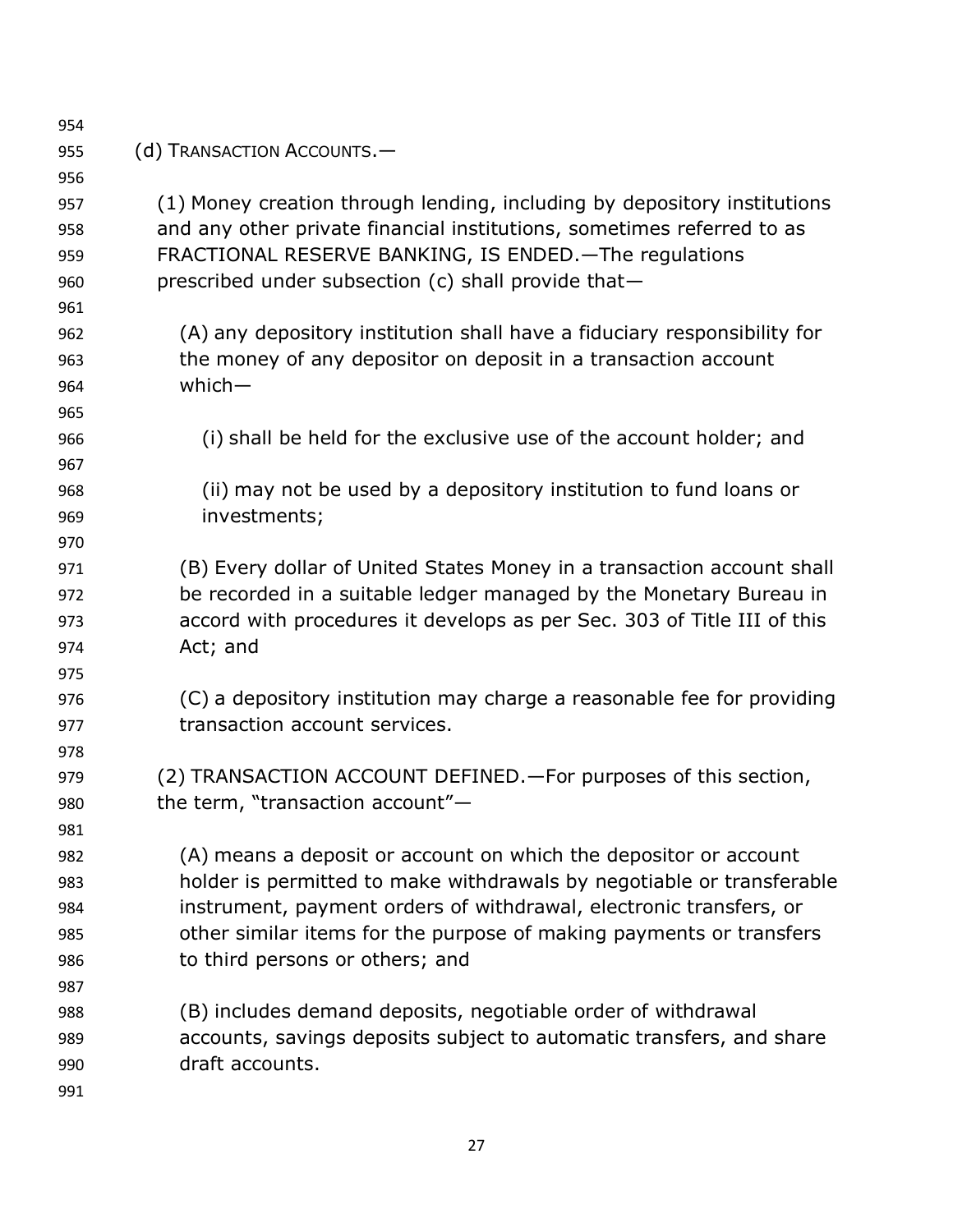- (e) UNITED STATES MONEY AS SOURCE OF LOANS.—After the effective date, all lending by depository institutions may be accomplished only by the lending of actual United States Money that is— (1) owned by the depository institution from earnings and or capital contributions by investors; (2) borrowed at interest from the Federal Government; or (3) borrowed at interest through the issuance of bonds or other interest-bearing securities by the lending bank, to the extent that such bonds or securities are structured in a manner consistent with the purposes of this Act. (f) ENCOURAGEMENT OF PRIVATE, PROFIT-MAKING MONEY LENDING ACTIVITY.—The regulations prescribed and actions taken under this section shall be established and taken in a manner that— (1) encourages private, profit-making money lending activity by banking institutions; and (2) prohibits the creation of private money through the establishment of lending credit against depository receipts, sometimes referred to as "fractional reserve banking". **SEC. 403. ESTABLISHMENT OF FEDERAL REVOLVING FUND.**  (a) REVOLVING LOAN FUND.—Subject to provision in advance in an appropriation Act, there is hereby established a revolving loan fund in the Treasury of the United States where amounts received from depository institutions under terms specified in section 402 of this Act shall be deposited and made available for relending to banking institutions and for
- other purposes.
- 
- (b) ADMINISTRATION.—The Revolving Fund shall be administered by the Bureau under such terms and conditions as the Secretary shall prescribe consistent with the purposes of this Act.
-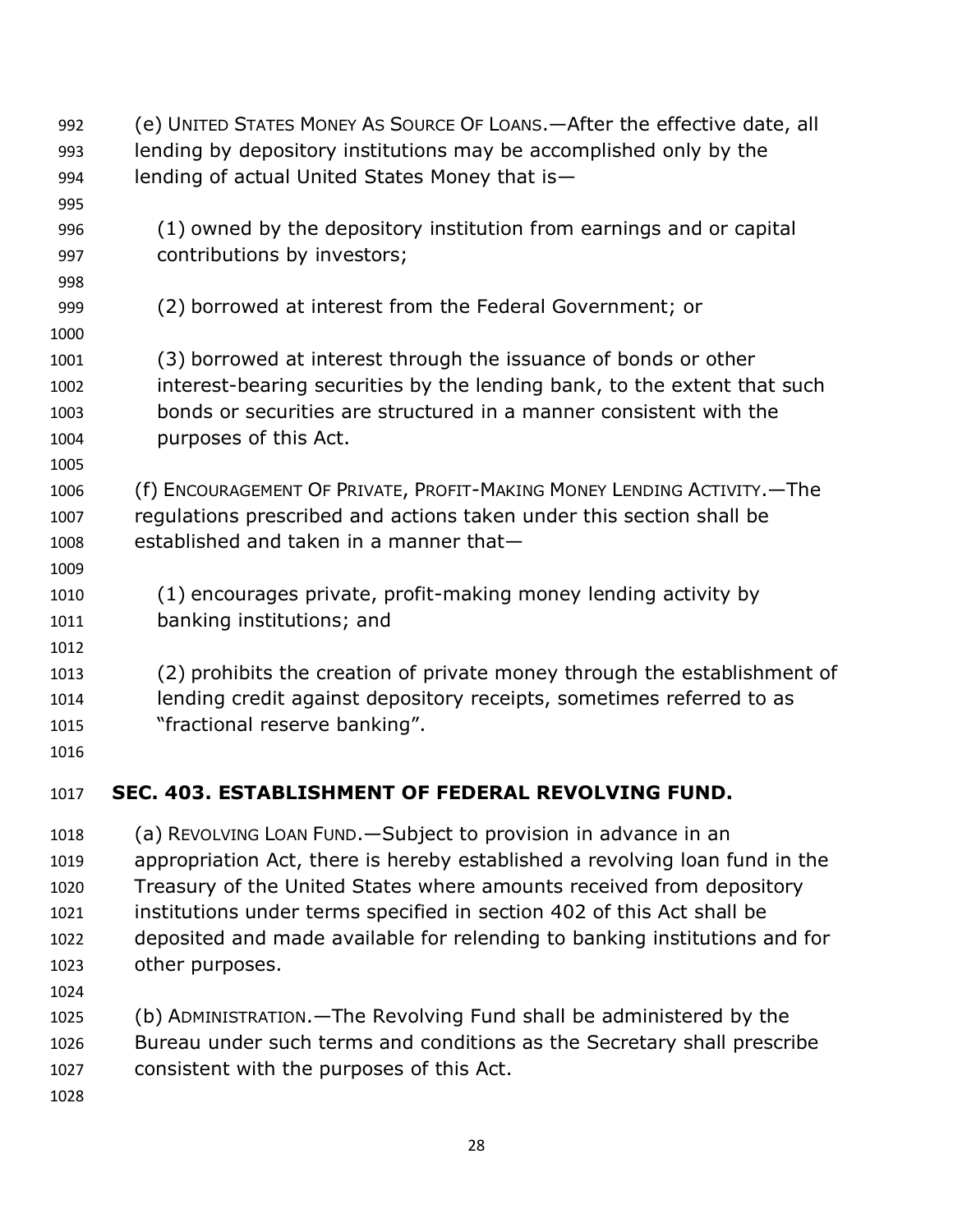(c) NATIONAL EMERGENCY.—In the event of a finding by the President that a National Emergency exists, and with the concurrence of the Congress in accordance with the emergency procedures specified under section 305, the Secretary, on the advice of the Monetary Authority, may draw upon up to 80 percent of the funds on deposit in the Revolving Fund. Such funds shall be returned to the Revolving Fund within 3 years of the date of initial disbursement, either through repayment of loans or through an Appropriation Act, unless the Secretary receives from the Congress specific authorization to extend the term of the loans. The authorization of Congress shall be given by joint resolution.

# **TITLE V—ADDITIONAL PROVISIONS**

## **SEC. 501. DIRECT FUNDING OF INFRASTRUCTURE IMPROVEMENTS.**

 (a) REPORT REQUIRED ON OPPORTUNITIES FOR DIRECT FUNDING.—Before the effective date, the Secretary, after consultation with the heads of Executive branch departments, agencies and independent establishments, shall report to the Congress on opportunities to utilize direct funding by the United States Government to modernize, improve, and upgrade the physical economy of the United States in such areas as transportation, agriculture, water usage and availability, sewage systems, medical care, education, electronic communication, and other infrastructure systems, to address the climate crisis, and to stabilize the Social Security retirement system, all to promote the general welfare.

 (b) BROAD EQUITABLE DISPERSION OF FUNDING.—Generally, any program recommended for direct funding shall be undertaken throughout the Nation based on per capita amounts and other criteria to assure equity as determined by the Monetary Authority.

## **SEC. 502. INTEREST RATE CEILINGS.**

 (a) LIMIT ON AMOUNT OF FINANCING FEES.—The total amount of interest charged by a financial institution on any extension of loans (other than a mortgage) to any individual borrower through amortization, including all fees and service charges, shall not exceed the total amount of the loan extended.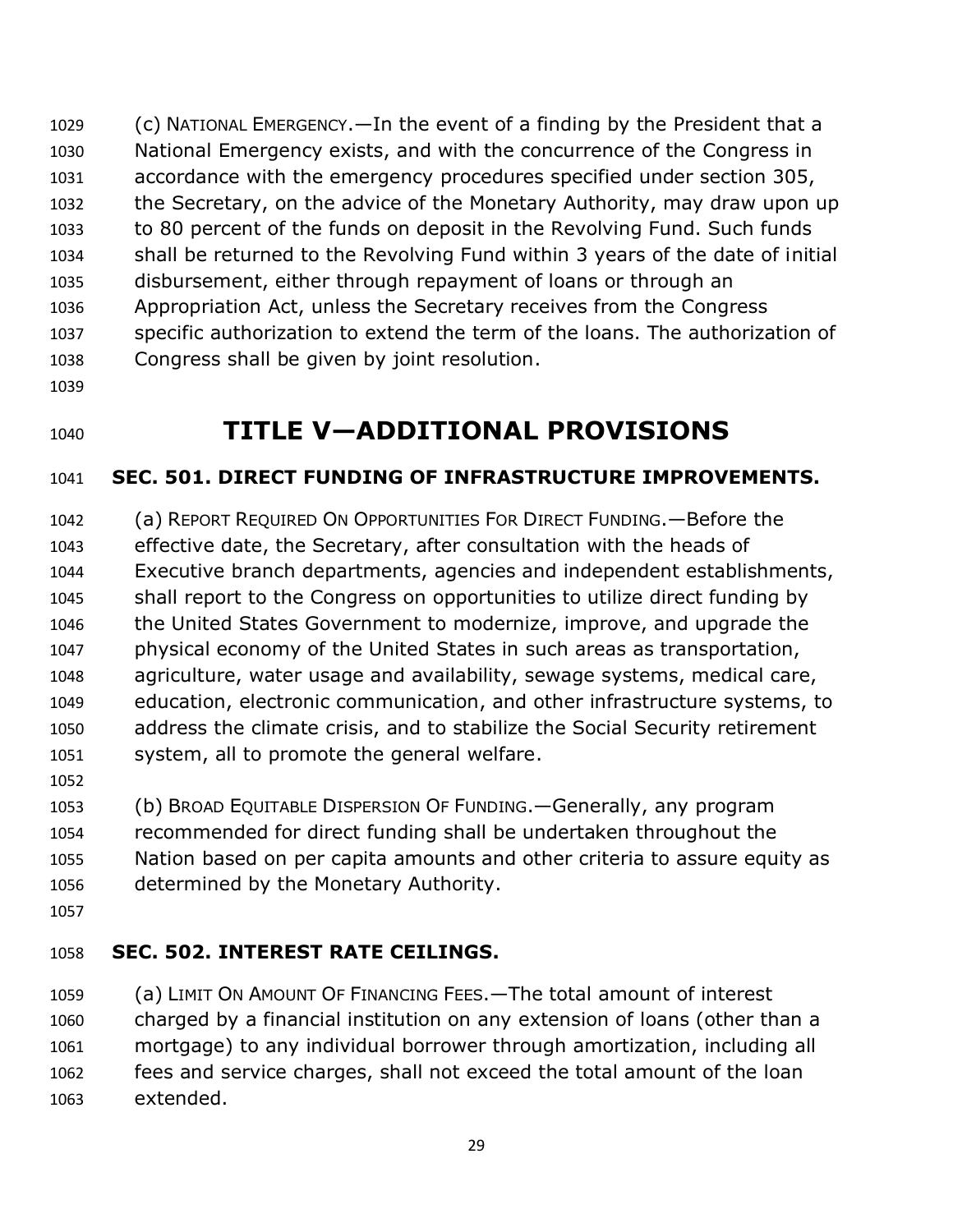- (b) LIMIT ON RATE.—The annual percentage rate applicable to any loan of money may not exceed 8 percent per annum on unpaid balances,
- inclusive of all charges.
- 

## **SEC. 503. AUTHORITY OF FDIC.**

 Except as provided in section 402 and the amendment made by section 3(b), no provision of this Act shall be construed as altering or affecting any authority or function of the Federal Deposit Insurance Corporation. No later than 12 months after the date of the enactment of this Act, the Chairperson of the Board of Directors of the Federal Deposit Insurance Corporation shall study and make recommendations to the Congress regarding any changes in authorities, including expanded supervision and monitoring, required to enhance the oversight and regulatory roles of the Federal Deposit Insurance Corporation under this Act.

## **SEC. 504. MONETARY GRANTS TO STATES.**

 (a) IN GENERAL.—Each year, the Monetary Authority shall instruct the Secretary to disperse grants over a 12-month period to the States on a per capita basis equal to 25 percent of the money created under this title in the prior year. In the first year the amount of such grants shall be 25 percent of the anticipated money creation in that first year.

 (b) USE OF GRANTS FOR BROAD-BASED PURPOSES.—The States may use such funds in broadly designated areas of public infrastructure, education, health care and rehabilitation, pensions, and paying for unfunded Federal mandates.

## **SEC. 505. EDUCATION FUNDING PROGRAM.**

 Before the end of the 120-day period beginning on the date of the enactment of this Act, the Secretary, in cooperation with the Secretary of Education, shall provide recommendations to the Congress for a program to help fund our educational system that will put the United States on par with other highly developed nations, and to sufficiently provide for universal pre-kindergarten, fully funded State programs for elementary and secondary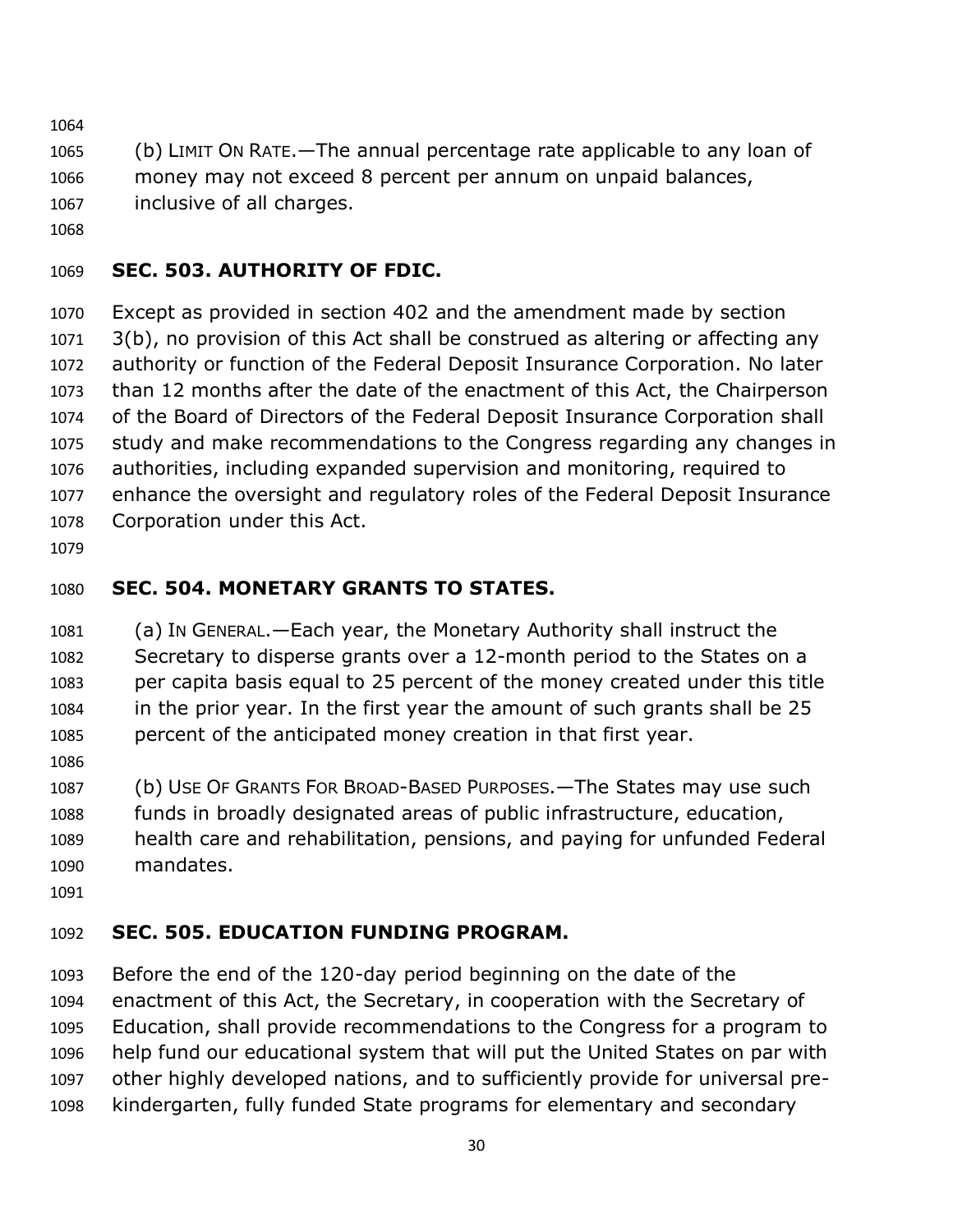education and universal college at every 2- and 4-year public institution of higher learning and create a learning environment so that every child has an opportunity to reach their full educational potential.

## **SEC. 506. SOCIAL SECURITY TRUST FUNDS.**

 The Secretary in consultation with the Board of Trustees of the Federal Old- Age and Survivors Insurance and Federal Disability Insurance Trust Funds shall submit to Congress any requests to cover impending deficits in Social Security Trust Fund accounts.

## **SEC. 507. INITIAL MONETARY DIVIDEND TO CITIZENS.**

(a) IN GENERAL.—Before the effective date, the Secretary, in cooperation

with the Monetary Authority, shall make recommendations to the

- Congress for payment of a Citizens Dividend as a tax-free grant to all
- United States citizens residing in the United States in order to provide liquidity to the banking system at the commencement of this Act, before governmental infrastructure expenditures have had a chance to work into circulation.
- 
- 

 (b) STUDY OF EFFECTS OF CITIZENS DIVIDEND.—The Secretary shall maintain a thorough study of the effects of the Citizens Dividend observing its effects on production and consumption, prices, morale, and other economic and fiscal factors.

## **SEC. 508. UNIVERSAL HEALTH CARE FUNDING.**

- The Congress shall be aware that funding through this Act is available for a
- universal health care plan as may be enacted by Congress.
- 

## **SEC. 509. ADDRESSING THE ECONOMIC AFTERMATH OF THE COVID-19 PANDEMIC**

- The Congress shall be aware that funding through this Act is available for
- Congressional enactments for addressing economic dislocations which have
- arisen from the pandemic of 2020-22, including income loss, housing